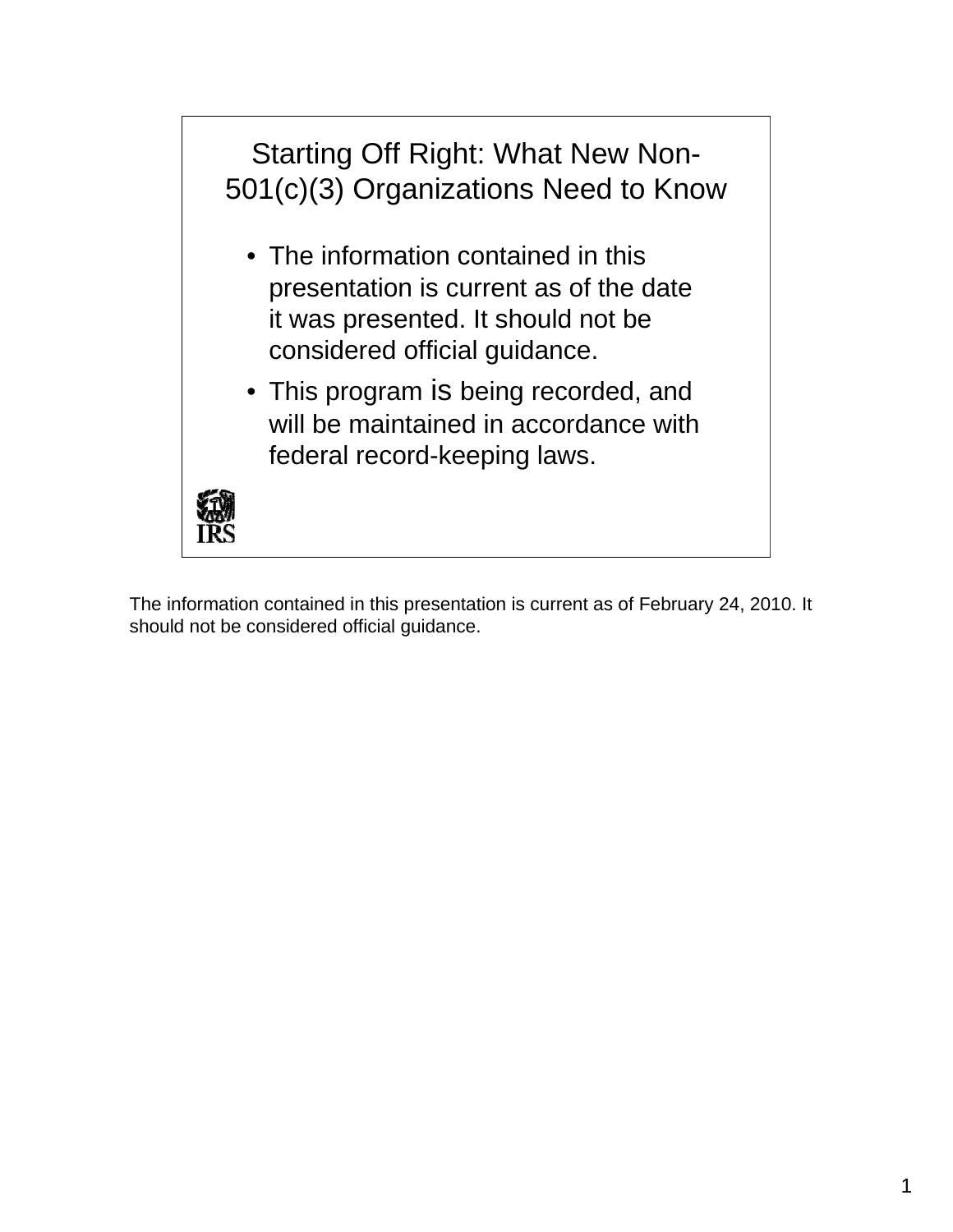

#### Welcome to our webinar – *"Starting Off Right: What New Non-501c (3) Organizations Need to Know."*

Before we start, we want to welcome all the new tax-exempt organizations. You're now part of a 117-year American tradition. Since 1894, Federal tax policy has provided tax-exempt status, recognizing the role of nonprofits in the life of the nation.

In 2009, tax-exempt organizations filed 1.13 million returns. Public charities covered by section 501(c)(3) filed most of those returns, but 451,000 returns were from organizations covered in this webinar.

We want to talk about what tax-exempt organizations other than 501(c)(3)s need to know in order to meet their federal tax compliance responsibilities. At the end of this webinar, we'll point you to other resources so you can find out more on your own as your organization grows. We also encourage you to look at the resources listed on the webinar's Web page.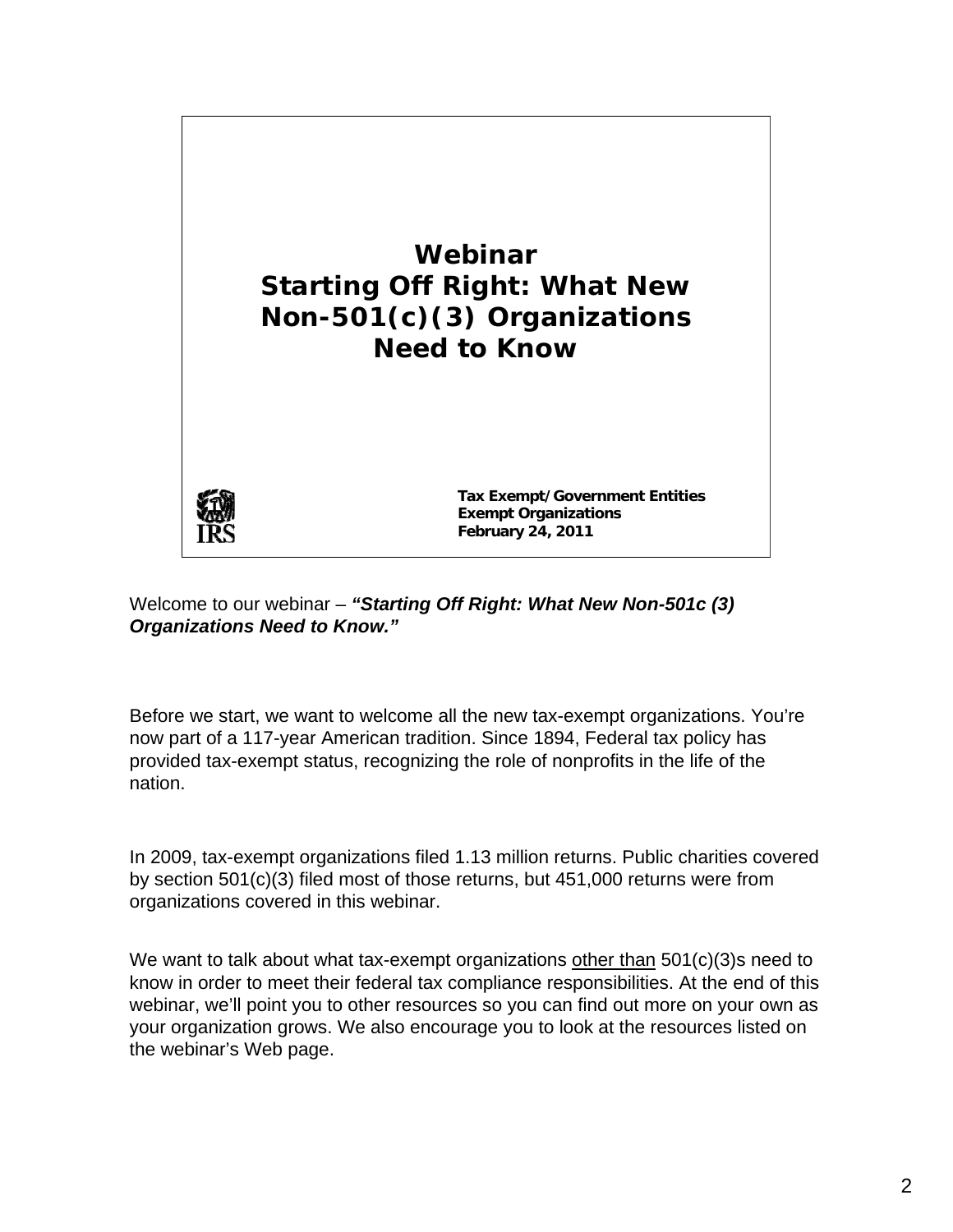

We're going to start with 501(c)4's - social welfare groups, (c)5's - labor, agricultural and horticultural organizations, and (c)6's – associations and other business leagues. Then we'll move on to 501(c)7's - social clubs, (c)8's - fraternal beneficiary societies, and (c)10's, - domestic fraternal societies.

Much of what we'll touch on applies to all tax exempts, so this has value for everyone.

By the way, several thousand of you registered for this webinar and are watching us now. Because of the large size of the audience we won't be able to take live, realtime questions from you. We did, however, ask you to send us any questions in advance when you registered and we received many good ones.

We've incorporated several of the questions and answers to them in our presentation today – and we thank you for sending them in.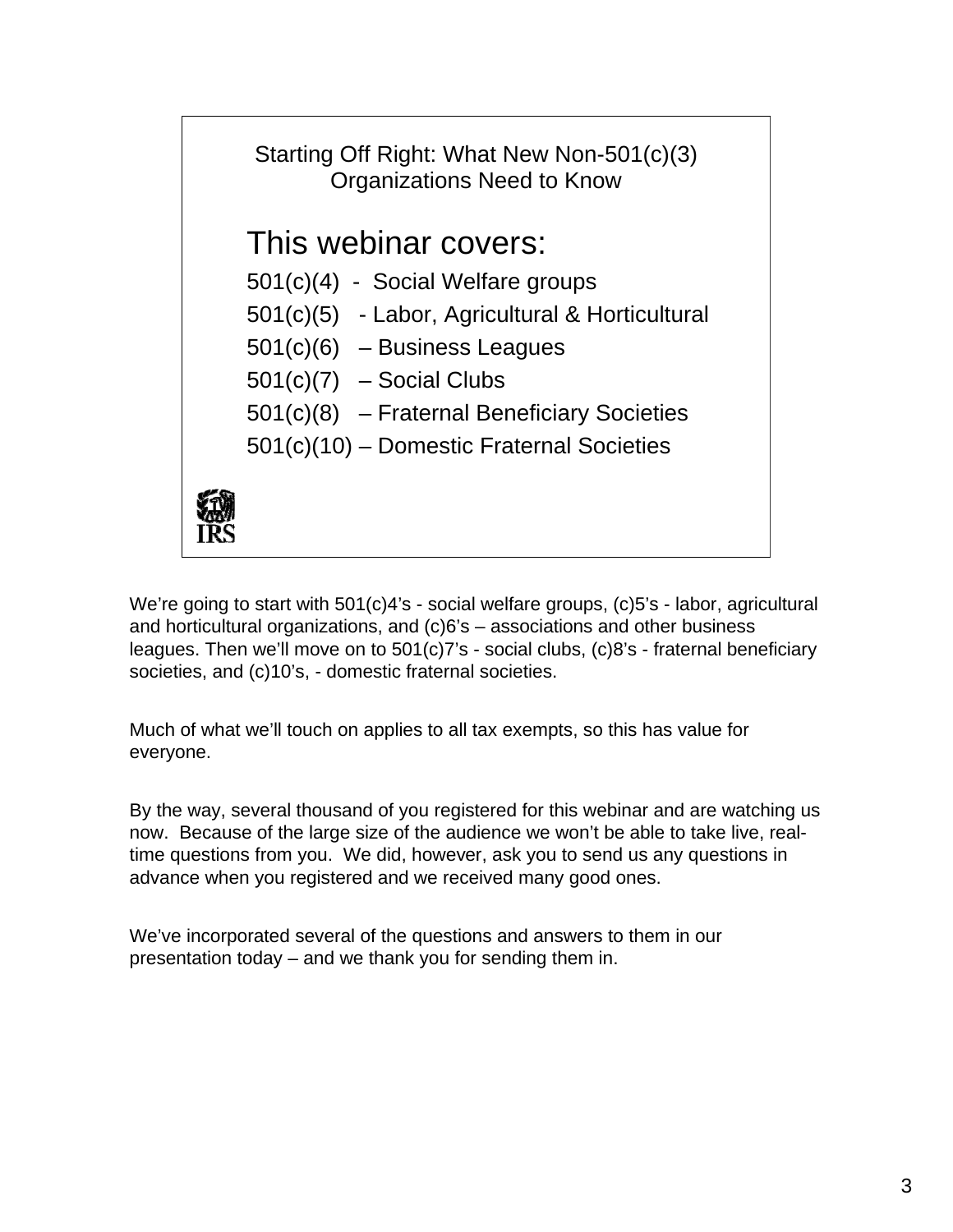

You've worked hard to get through the application process and you've finally received a letter from the IRS recognizing your organization as tax-exempt. We call this your "determination letter." Be sure to keep it in a safe place.

With your determination letter we also sent you a copy of IRS Publication 4221-NC, called "*Compliance Guide For Tax-Exempt Organizations.*" If you have your copy handy, good – we will be referring to it frequently during the next half-hour. If you don't, you might want to find it later, or you can order a new one for future reference.

It's not hard to keep your exempt status, but there are a few basic items you need to understand and keep in mind.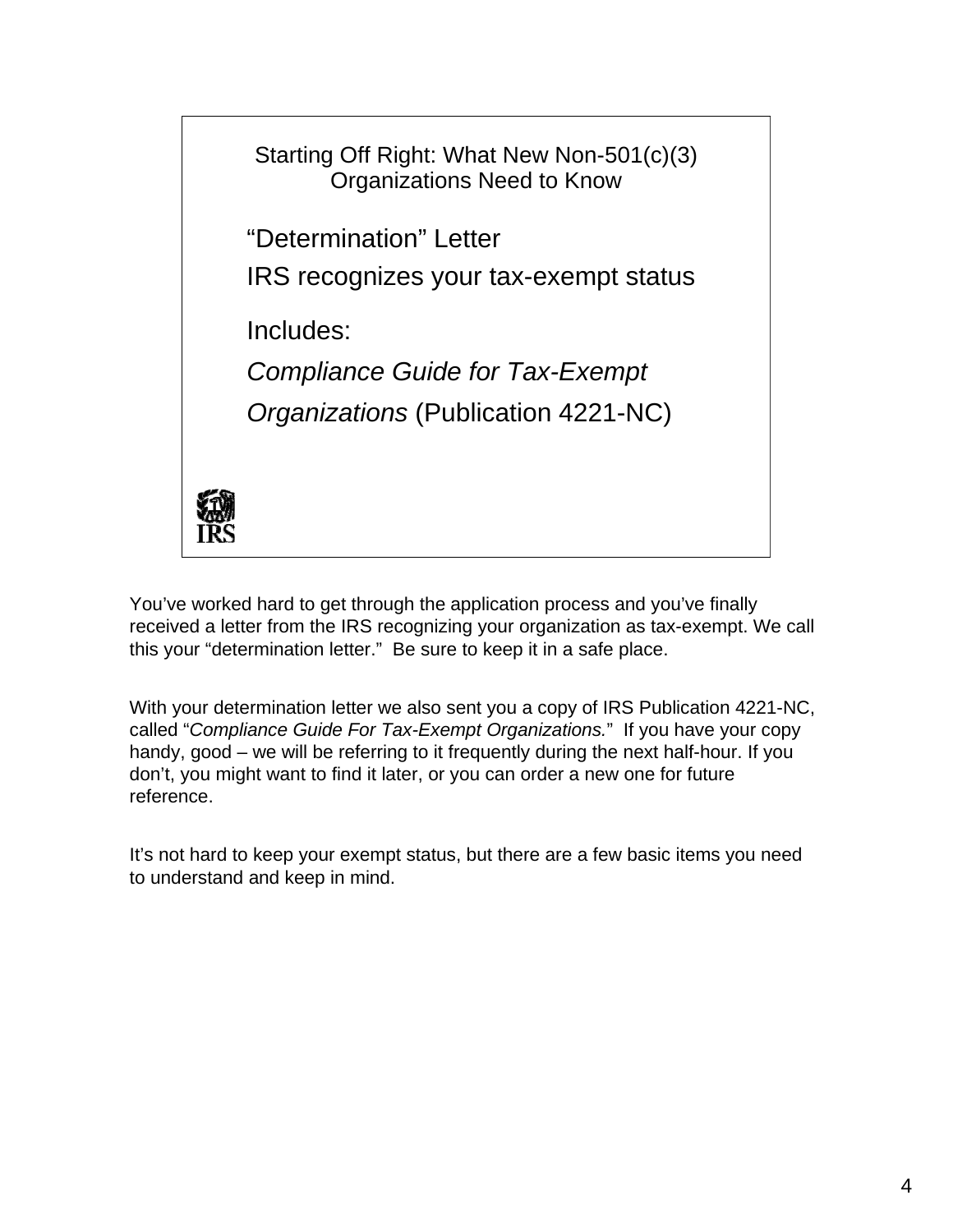

Your tax-exempt status is very valuable to your organization. It's critical to the continued existence of many types of organizations. So let's focus now on what to avoid – five ways an exempt organization can jeopardize its exempt status.

The rules differ depending on whether your organization is recognized as exempt under section 501(c)(4), (5) or (6). But they all deserve careful attention, and we'll explain the differences as we go along.

Here they are:

- •Private benefit and/or inurement;
- •Lobbying or legislative activities;
- •Intervention in political campaigns;
- •Unrelated Business Income activities and
- •Failure to comply with reporting obligations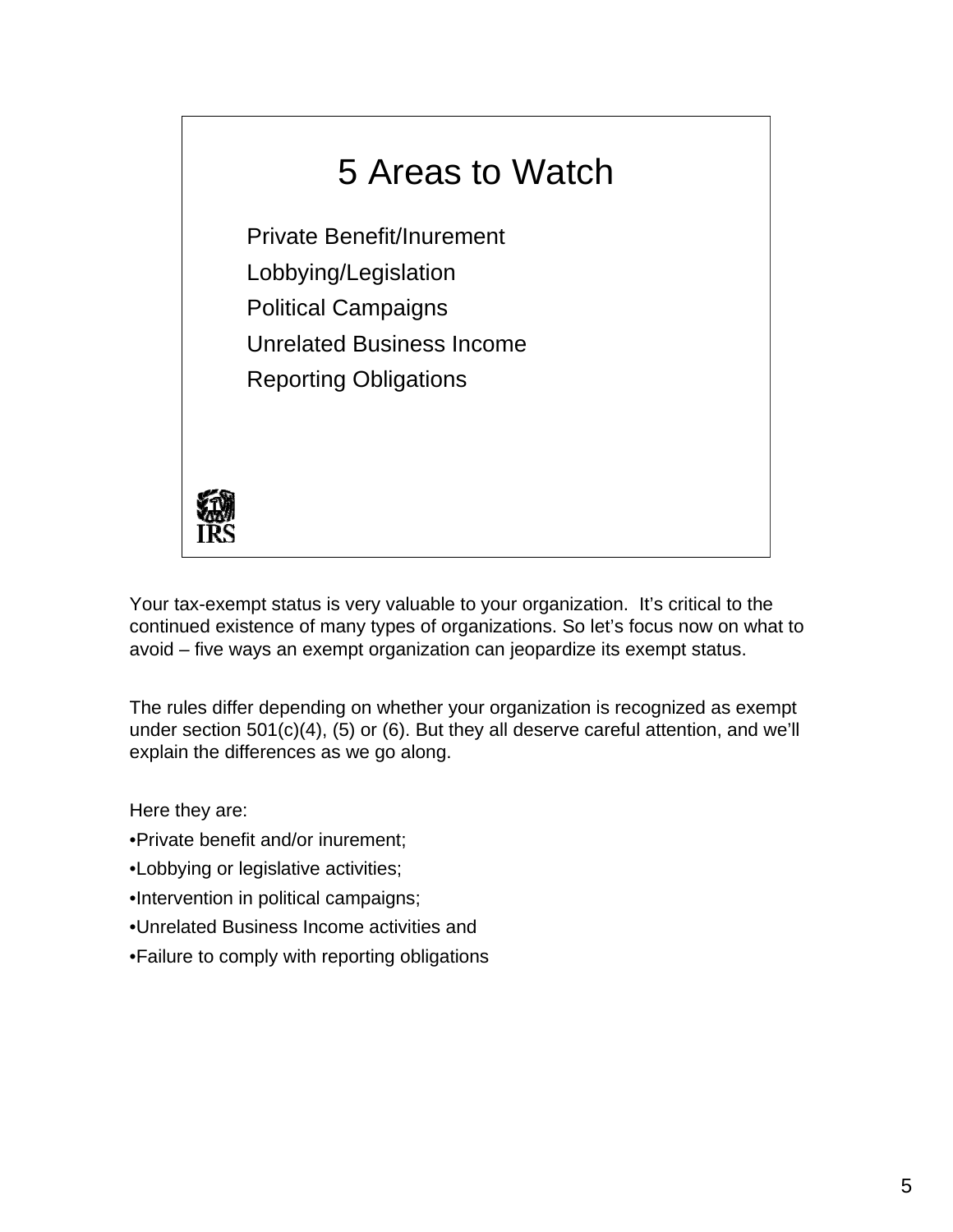

We do need to cover those five topics. But first, let's review something all of our viewers likely learned during the application process – the basic requirements necessary to be recognized as a 501(c) tax-exempt organization.

 prospective 501 organizations have to pass two tests – the organizational test and the operational To be exempt from federal income tax under section 501of the Internal Revenue Code, most non-<br>profit organizations must be <u>organized</u> and <u>operated</u> for exclusively exempt purposes. So, all test.

The <u>organizational</u> test may require that certain language appear in your articles of incorporation or comparable governing document. The fact that IRS sent you a determination letter means you've passed the organizational test.

 charitable exempt purposes as long as it engages primarily in activities that accomplish those Now, about the **operational** test: An organization is regarded as operating for one or more nonpurposes.

 about what kinds of activities are okay, and at what levels. In their day-to-day operations, many non-501(c)(3) exempt organizations may engage in non-exempt activity, but only if the activities are not the *primary* activities of the organization. We'll talk more later

 proposes to undertake. You told us about your prospective activities in your applications and, again, So, the operational test concerns the organization's activities, the specific work the organization because you received a determination letter from us, it means you've passed the test.

But remember, not only did you have to *tell* us how you *will* meet it, you have to *continue* to meet it once your organization is up and running, and as it grows and matures.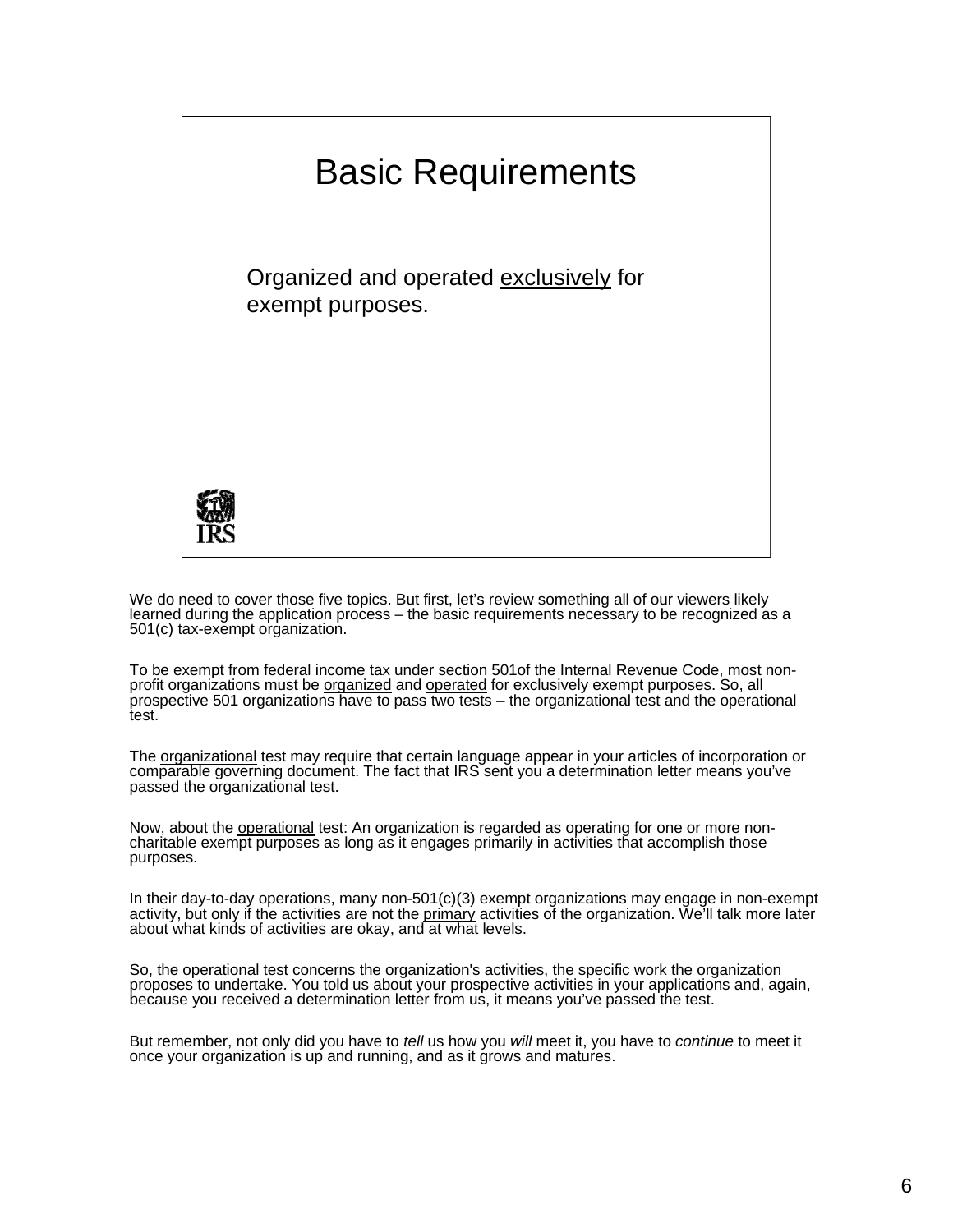

Let's get back to those five caveats I mentioned a minute ago. These are five activities that, depending on your organization do not, or might not, accomplish an exempt purpose.

Under IRS rules, intent is not a factor here. Activity that breaks the rule accidentally or unintentionally can still jeopardize your exempt status.

 Let's talk about them one at a time, starting with Private Benefit and Inurement, which are also covered on pages 2 and 3 of Publication 4221-NC.

An organization is not operated exclusively for exempt purposes if its activities benefit the private interests, or private benefit, of any insider. This is known as the prohibition on "inurement," and it applies to many of the categories of non-501(c)(3) organizations I mentioned earlier.

Law dictionaries define "inurement" as a benefit or something useful or beneficial.

 Section 501 of the Internal Revenue Code states that no part of an organization's net earnings may organization may not allow its income or assets to benefit or be used to the advantage of insiders. An insider is a person who has a personal and private interest in the activities of the organization. *inure* to the benefit of a private shareholder or individual. Where applicable, this means that the Examples of typical insiders are officers, directors, key employees and founders of the organization.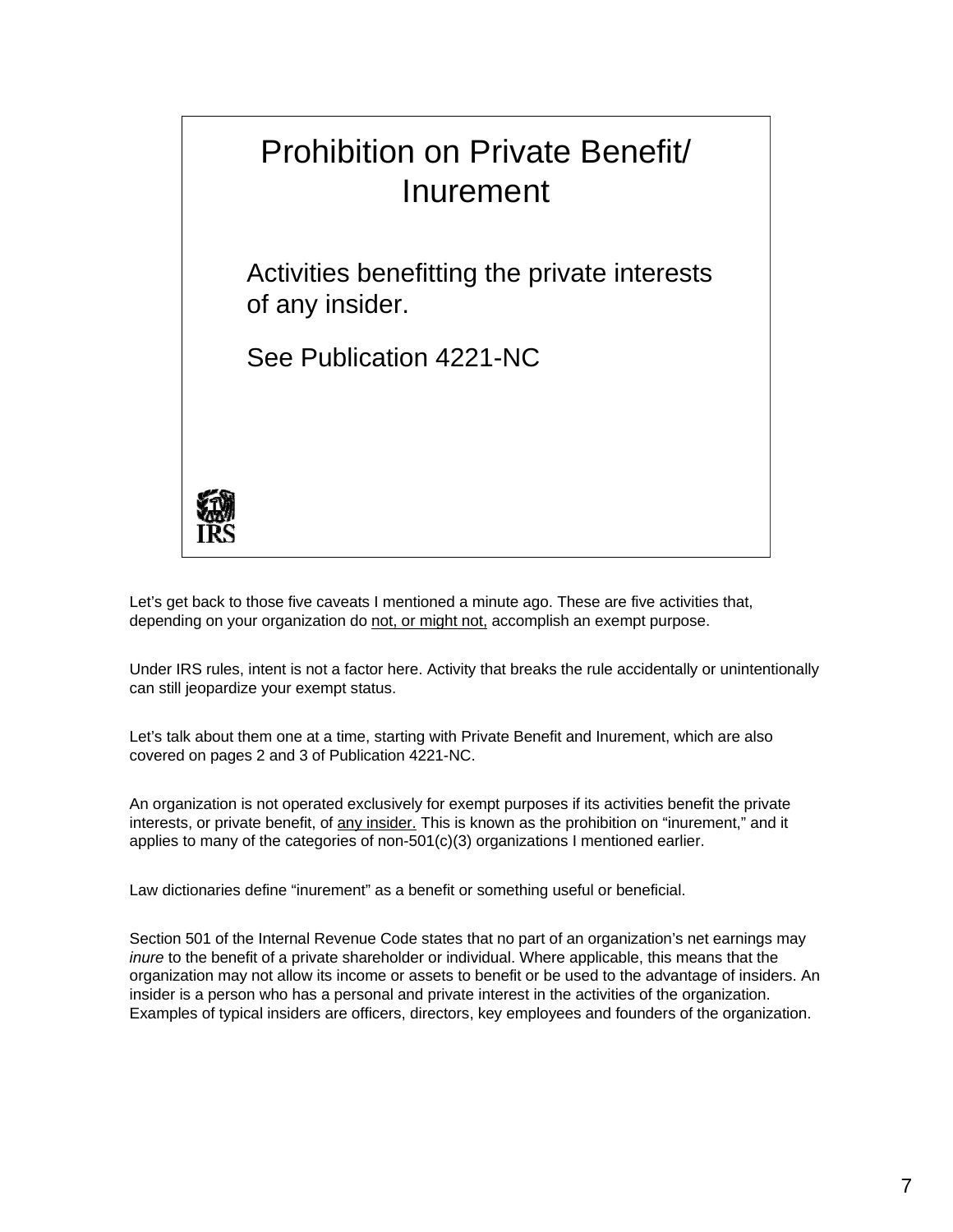

Examples of prohibited inurement include the payment of dividends, the payment of unreasonable compensation and the transfer of property for less than fair market value. This does not mean that directors, officers and/or employees cannot be compensated for their services. They can be paid, but any compensation paid for services rendered must be reasonable.

Examples of payments that would not be considered prohibited inurement or private benefit include payments that further tax-exempt purposes and payments made for the fair market value of real or personal property.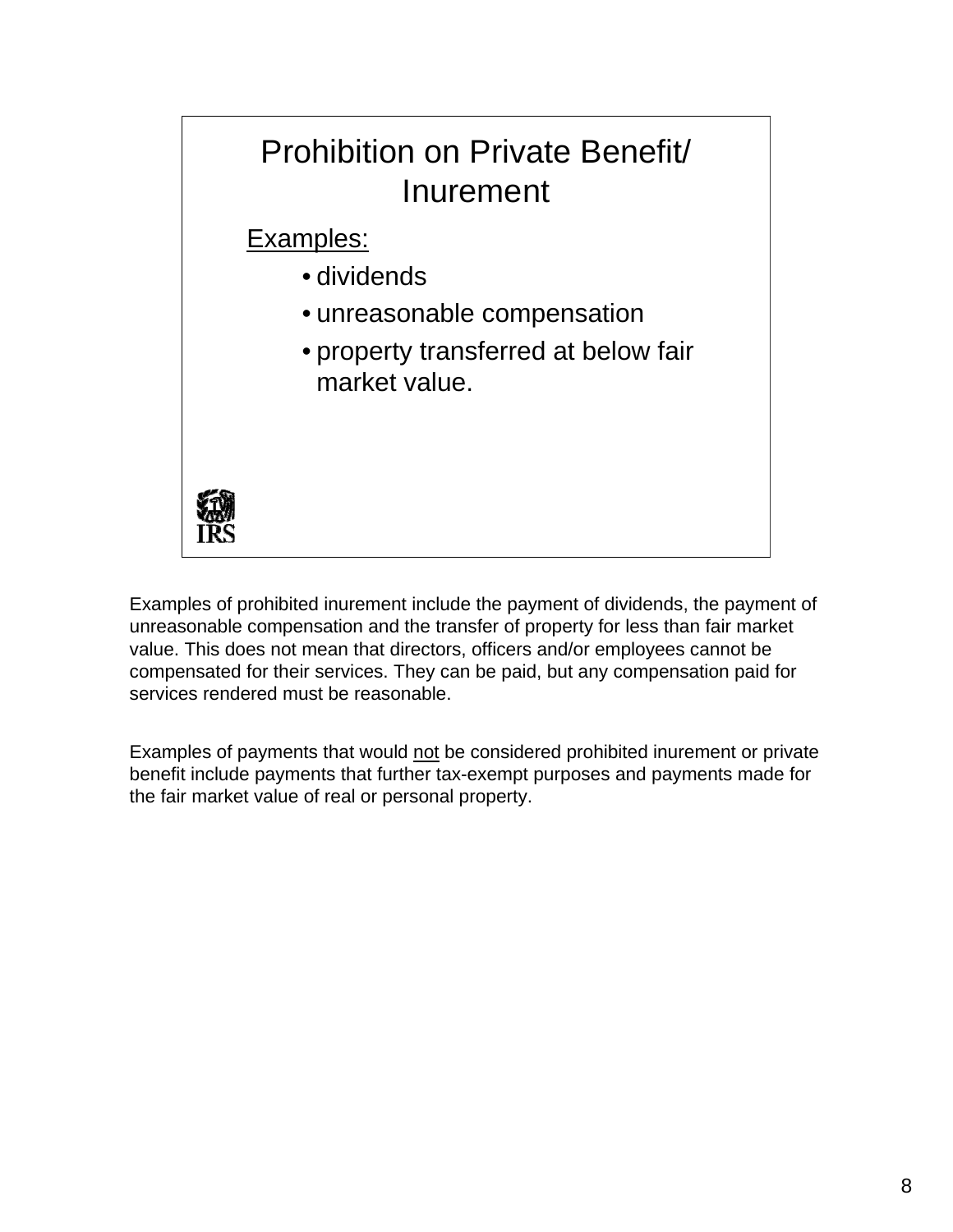# Prohibition on Private Benefit/ Inurement

Inurement can differ for different types of organizations, depending on their exempt purposes.

Check www.irs.gov/eo



The types of activities that may be considered to constitute prohibited inurement of earnings may differ from one Code section to another depending on the specified exempt purposes of the organization. Accordingly, an activity that will be considered to result in inurement of earnings to a member of a labor organization may not result in inurement of earnings to a member of an agricultural organization or a social welfare organization because the organizations are organized and operated for different exempt purposes.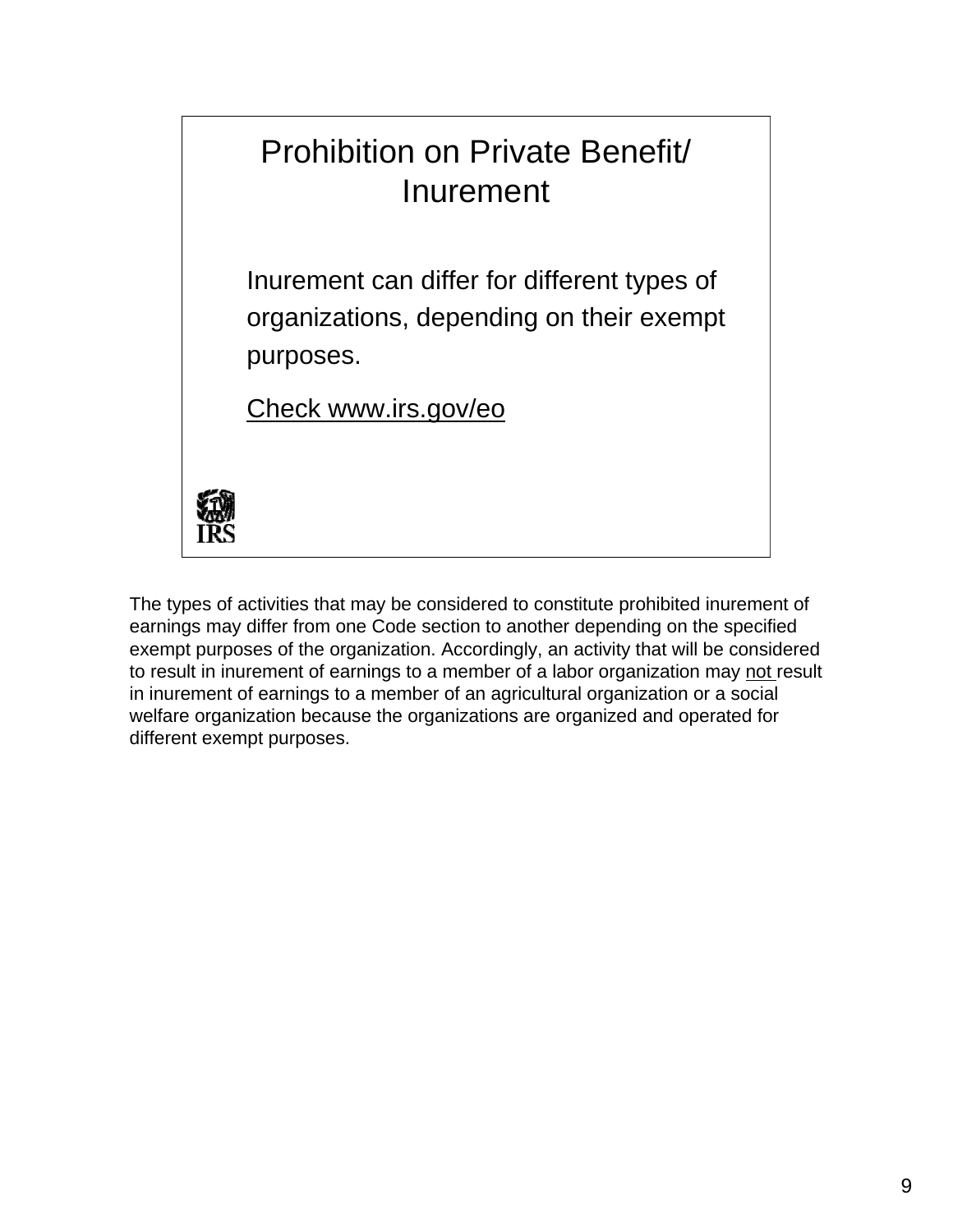### **Intermediate Sanctions (Excise taxes)**

Applies to:

- -501(c)(4) organizations
- -Person receiving benefit
- -Organization managers who participated



Conceptually, the prohibition against inurement is absolute – meaning that any amount of inurement is grounds for loss of tax-exempt status. However, for 501(c)(4) organizations, also called social welfare organizations, the law provides something short of revoking tax-exempt status when that may be too harsh a punishment, or doesn't punish the persons who made the decision to provide the benefit.

This "intermediate sanction" is an excise tax on the person receiving the benefit AND on the organization managers who participated in the transaction, knowing that it provided a prohibited benefit. Intermediate sanctions apply only to 501(c)(3) public charities and 501(c)(4) social welfare organizations. Intermediate sanctions can be imposed in addition to or instead of revocation.

Let's spend a couple more minutes explaining intermediate sanctions.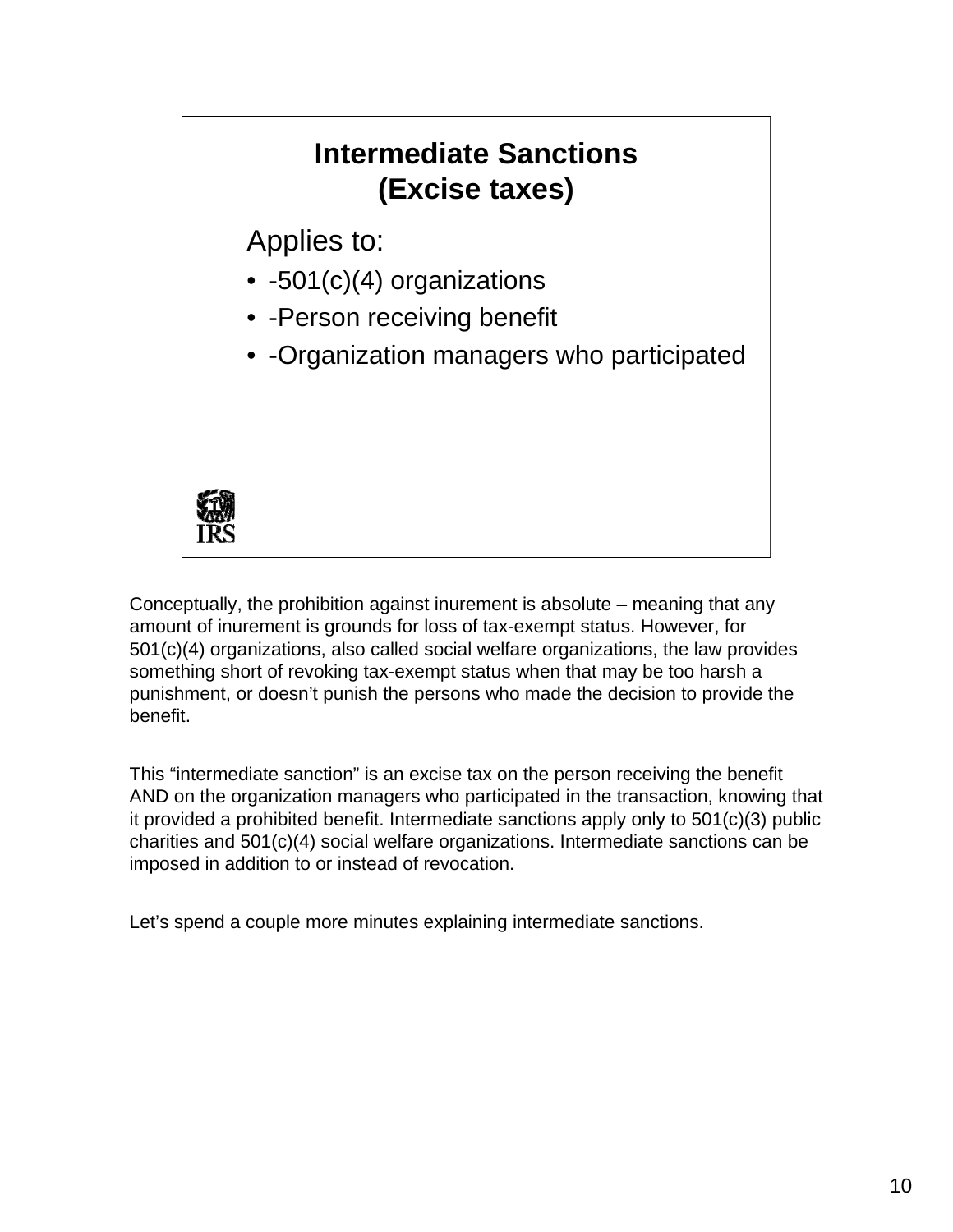

When a 501(c)(4) social welfare organization provides a direct or indirect excess economic benefit to an insider, or what the Regulations call a "disqualified person," both the organization and the insider have engaged in an *excess benefit transaction*.

Any insider who receives an excess benefit must return the excess benefit to the organization and pay excise taxes on it. The insider must file a Form 4720 to report and pay the excise taxes. In addition, the organization needs to disclose the transaction on its Form 990.

Organization managers who participate in an excess benefit transaction, knowing that it is improper, must pay excise taxes as well.

If the excess benefit transaction is not properly disclosed on the Form 990 and/or Form 4720, the IRS may assess the tax and apply additional penalties. The rules governing these excise taxes are detailed.

To learn more about the terms "inurement," "disqualified persons," and "excess benefit transactions," Appendix G in the instructions for Form 990, *Return of Organization Exempt from Income Tax,* is recommended.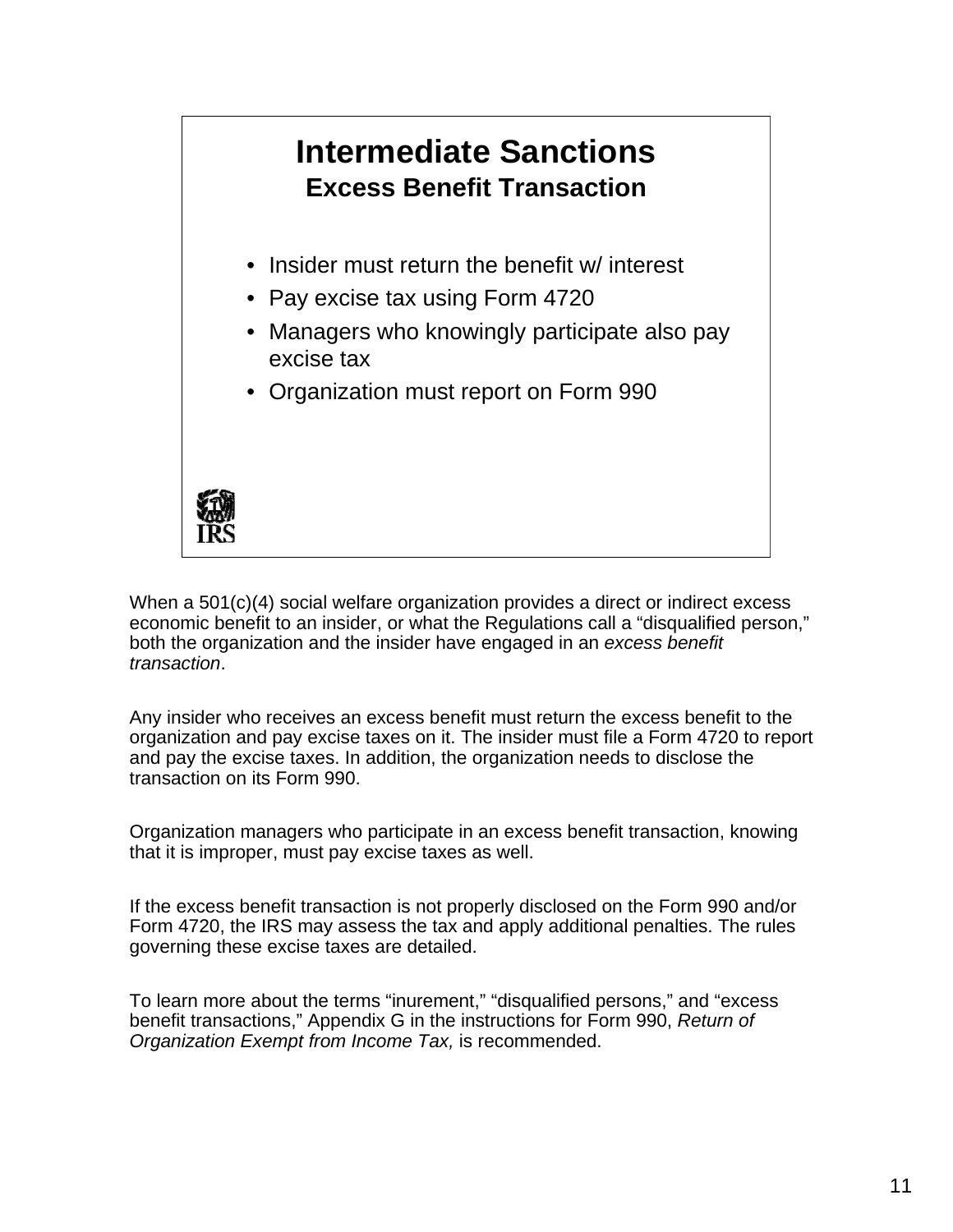

Consider the following scenario:

*Jane Doe is founder and President of XYZ, a 501(c)(4, 5 or 6) organization. As president, Jane is a voting*  member of the board of directors. She and her husband, Jim, also own J&J Advertising, a for-profit company.<br>Jane signs a \$200,000 contract with the company to coordinate the advertising campaign for the organization's *annual appeal. She signs it without bringing it to the organization's Board of Directors for discussion and action. Since Jim knows that there will be no competitive bidding for the contract, he decides that J&J Advertising will bill at a rate of about 120% of the fair market value of the work.* 

So, is this a case of prohibited inurement?

This scenario shows prohibited inurement to an insider. Jane uses her position with XYZ to steer the direct mail contract to J&J Advertising, in which she has a personal financial interest through herself and her husband. Also, under the excess benefit transaction rules, J&J Advertising is a disqualified person that has received an excess benefit.

The fact that Jane, as President of XYZ, signed a contract to do business with a company of which she is part owner, without competitive bidding or a search for alternative providers, is probably enough to show inurement.

Jim's decision to overcharge for the work J&J is doing for XYZ creates a situation where there is clearly impermissible inurement to Jane. And J&J Advertising receives an excess benefit equal to the 20 percent in excess of the fair market value of the services.

If a scenario such as this was discovered in an audit of a 501(c)(4), the IRS agent most likely would propose "intermediate sanctions" on the insider. Depending upon all the facts and circumstances, the agent also might propose the 10-percent intermediate sanctions on the manager and revocation of the organization's tax exempt status.

Before you are faced with such a situation, your organization might want to consider adopting a "conflict of interest" policy. The policy should require your leaders to recuse themselves from discussing or participating in any organizational activities where they or a family member have a personal financial interest.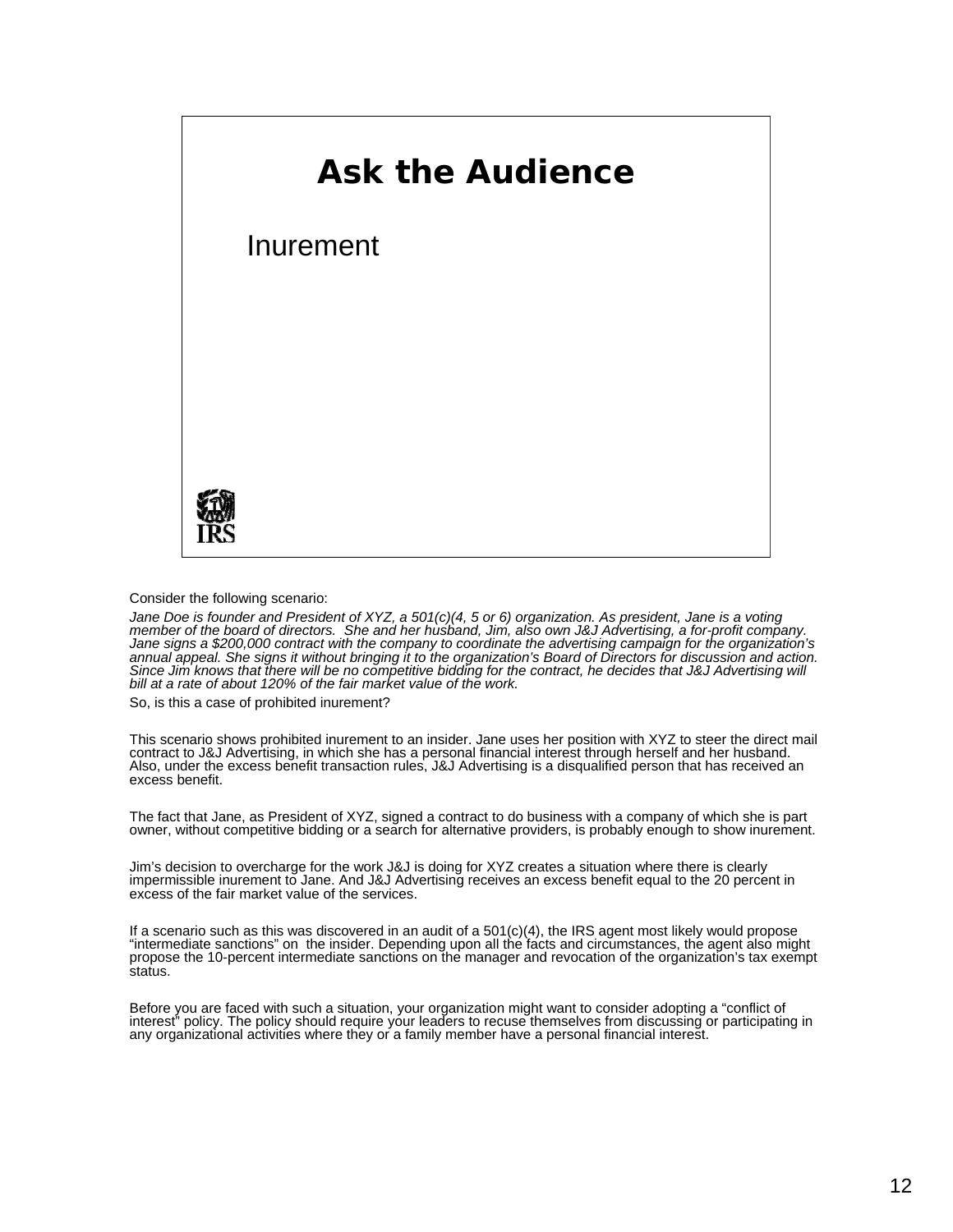

Let's move on to our second issue, **lobbying and legislative activities.** You'll find these discussed on pages 6 and 7 of Publication 4221-NC.

In general, (c)4, 5 and 6 organizations may engage in an unlimited amount of lobbying, provided that the lobbying is related to their tax-exempt purpose.

Let's take a minute to define our terms.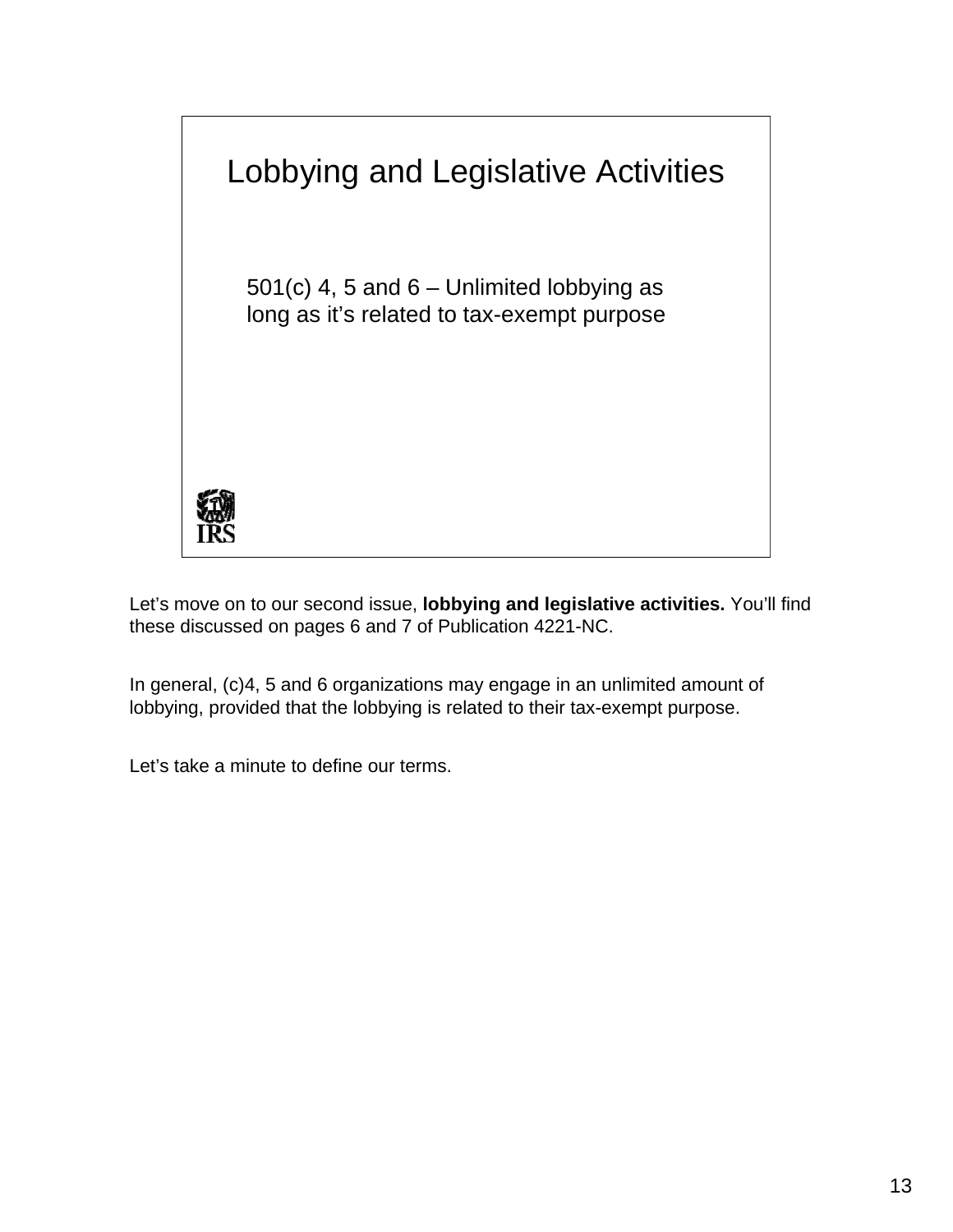

Lobbying means activities intended to influence legislation. And what exactly does the IRS mean by "legislation"?

Legislation includes action by Congress, a state legislature or a local council, with respect to acts, bills, resolutions or similar items, including legislative confirmation of appointees.

It also includes action by the public in referenda, ballot initiatives, constitutional amendments or similar procedures. It does not mean actions by executive, judicial or administrative bodies, which do not legislate.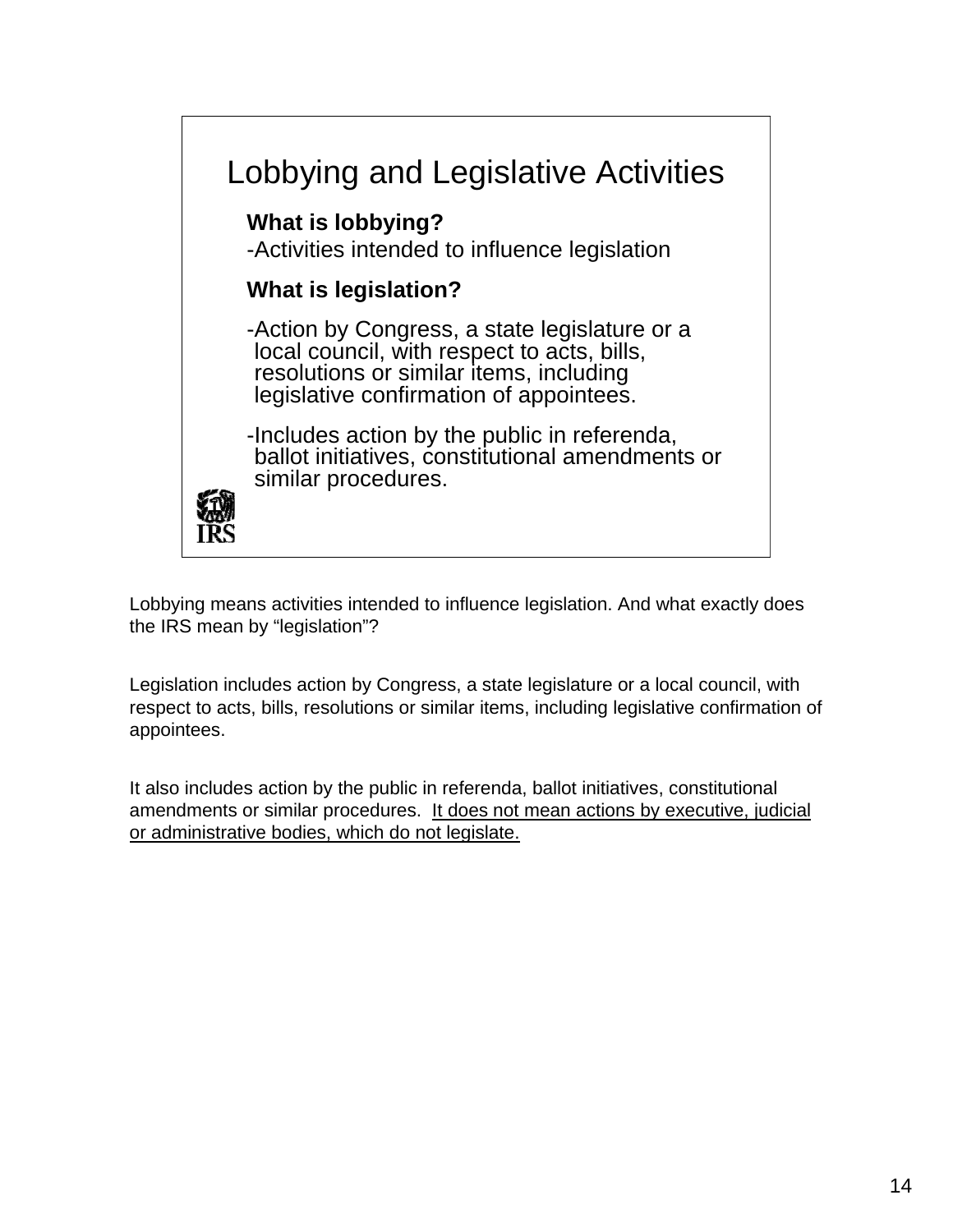

If an organization attempts to influence legislation, it is lobbying.

It is lobbying if it contacts, or urges the public to contact, members or employees of a legislative body to propose, support or oppose legislation.

Here's another example:

Organization Z supports a research project on the use and effects of a pesticide. Z's study leads to the conclusion that the pesticide is extremely harmful. The study contains a sufficiently full and fair exposition of the pertinent facts, including known or potential advantages of the use of the pesticide, to enable the public or an individual to form an independent opinion or conclusion as to whether pesticides should be banned. Organization Z makes the study available on its website and describes it in its monthly member newsletter. A bill is pending in the U.S. Senate to ban the use of the pesticide.

Organization Z's activities, as described, do not constitute lobbying. However, if Organization Z were to identify undecided Senators on the committee considering the bill and urge the public to write those senators to request that they support the bill, Organization Z would be engaging in lobbying.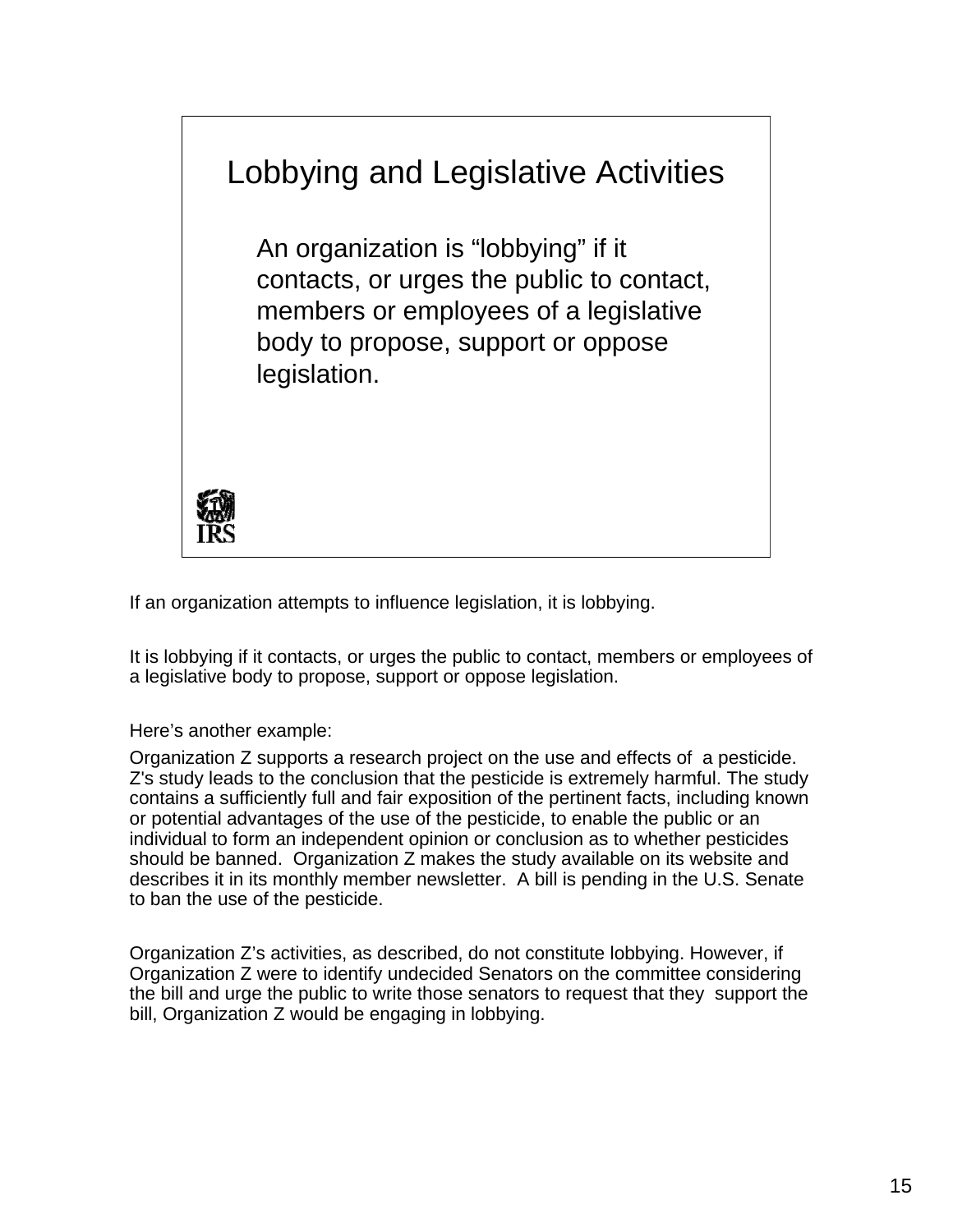

Unlike tax-exempt public charities, 501(c)(3) organizations, which can conduct only an insubstantial amount of lobbying  $-$  a  $c(4)$  social welfare organization, a  $c(5)$  union or a c(6) business league or association is permitted unlimited lobbying, as long as it is related to the organization's exempt function.

Some 501(c)(4) organizations are solely devoted to advocacy supporting or opposing various issues in the public discourse and in legislative bodies, and that's okay. According to the Code, a 501(c)(5) labor union's purpose is to better conditions, improve products and increase efficiency. Consequently, its ability to speak for its members on various legislative issues is part of its tax-exempt purpose.

And a c(6) business league, such as a chamber of commerce, may lobby on legislative issues that concern the common business interests of its members. In each case, the Internal Revenue Code and IRS regulations permit lobbying and/or legislative activity as long as it advances the organization's purpose in keeping with its tax-exempt status.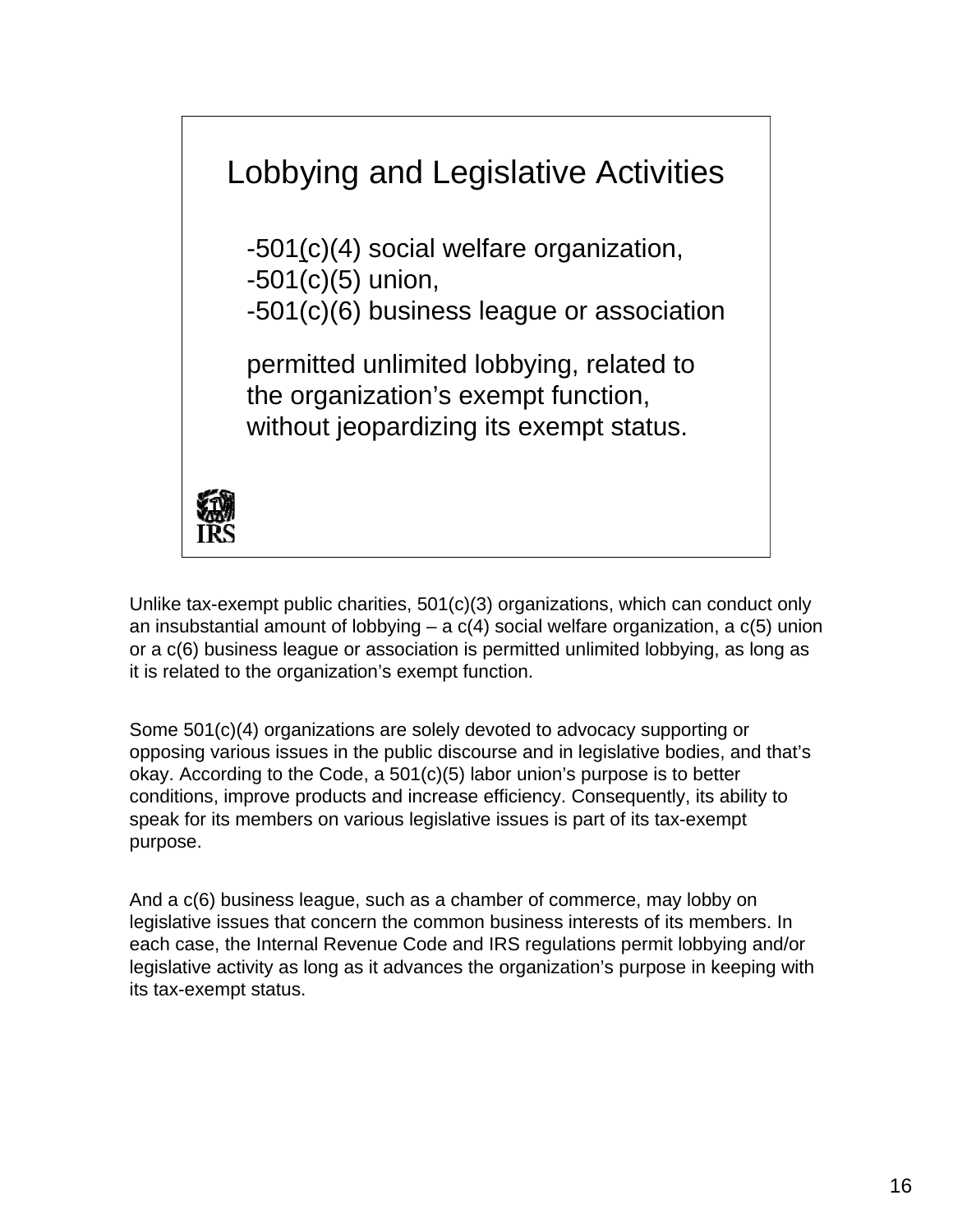

As you probably know, 501(c) 4's, 5's and 6's typically get much of their revenue from some form of membership dues.

Membership dues would typically be a deductible business expense for the business paying the dues. However, a business may not deduct federal or state legislative lobbying expenses that it incurs on its own. (This is also true for political campaign expenditures, which we will cover more thoroughly in just a minute.)

This means that the portion of dues that paid for lobbying or political campaign expenditures by a 501(c)(4), (5) or (6) organization is not deductible by the member as a business expense. In fact, the law requires that the organization give its members a reasonable estimate every year of how much of their dues are likely to be spent on these activities in the year ahead. This way, the member knows how much of its membership dues it may not deduct as a business expense on its own tax return.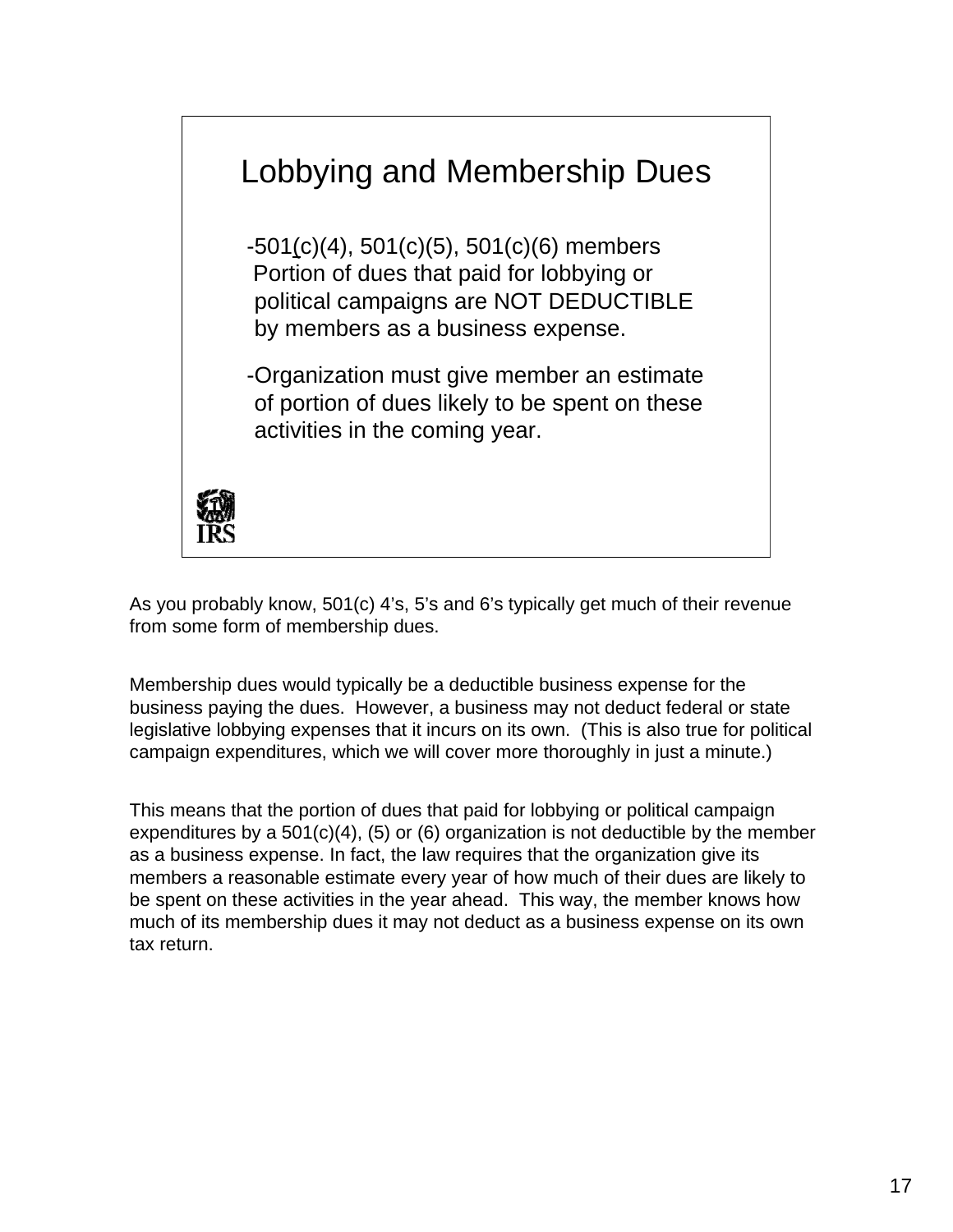

The 501(c)(4), (5) or (6) organization has an alternative to providing the lobbying and political campaign expense estimate: It may choose to not provide its members with the estimate I just described and simply pay a "proxy tax," currently 35 percent, on its lobbying and political campaign expenditures during the taxable year, up to the amount of dues and other similar payments received.

If the organization provides the notices to its members but underestimates the actual amount of lobbying and political campaign expenditures, the organization is subject to the proxy tax. The tax is on the excess lobbying expenditures paid during the year that were not included in the notices. However, this tax may be waived if the organization agrees to include the excess lobbying and political campaign expenditures in the following year's notices.

In practice, many organizations solve the issue for themselves and their members by simply paying the proxy tax. That allows members to deduct their dues or other such payments as a business expense and the organizations avoid further disclosure to their members and further adjustments in deductibility.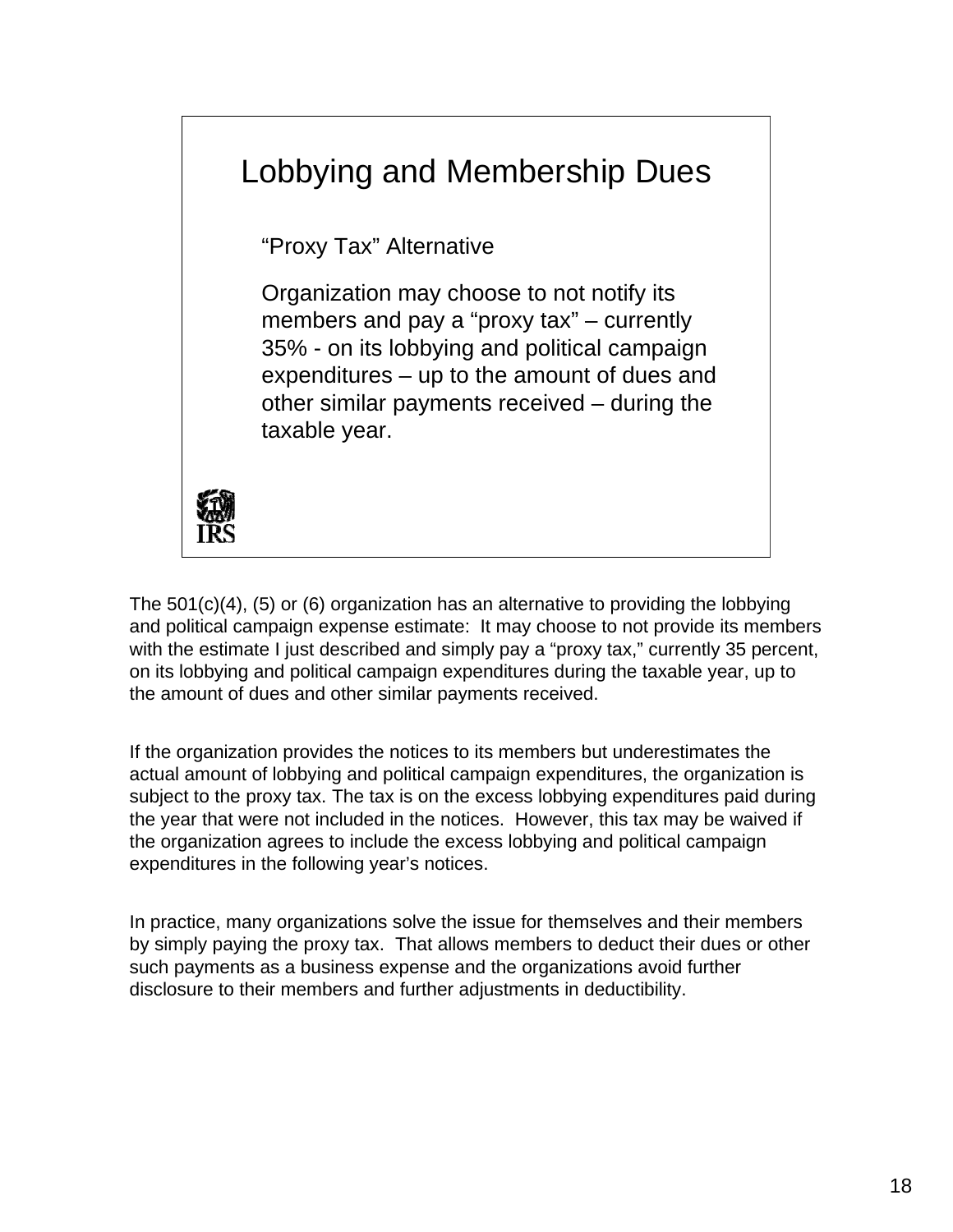

Finally, if an organization does little lobbying or political activity - if those activities are *de minimis* - the rules about disclosing and notifying the membership don't apply, nor does the proxy tax.

Likewise, if an organization can show the IRS that "substantially" all of its dues come from members who are not entitled to a deduction anyway, then the rules and the proxy tax do not come into play.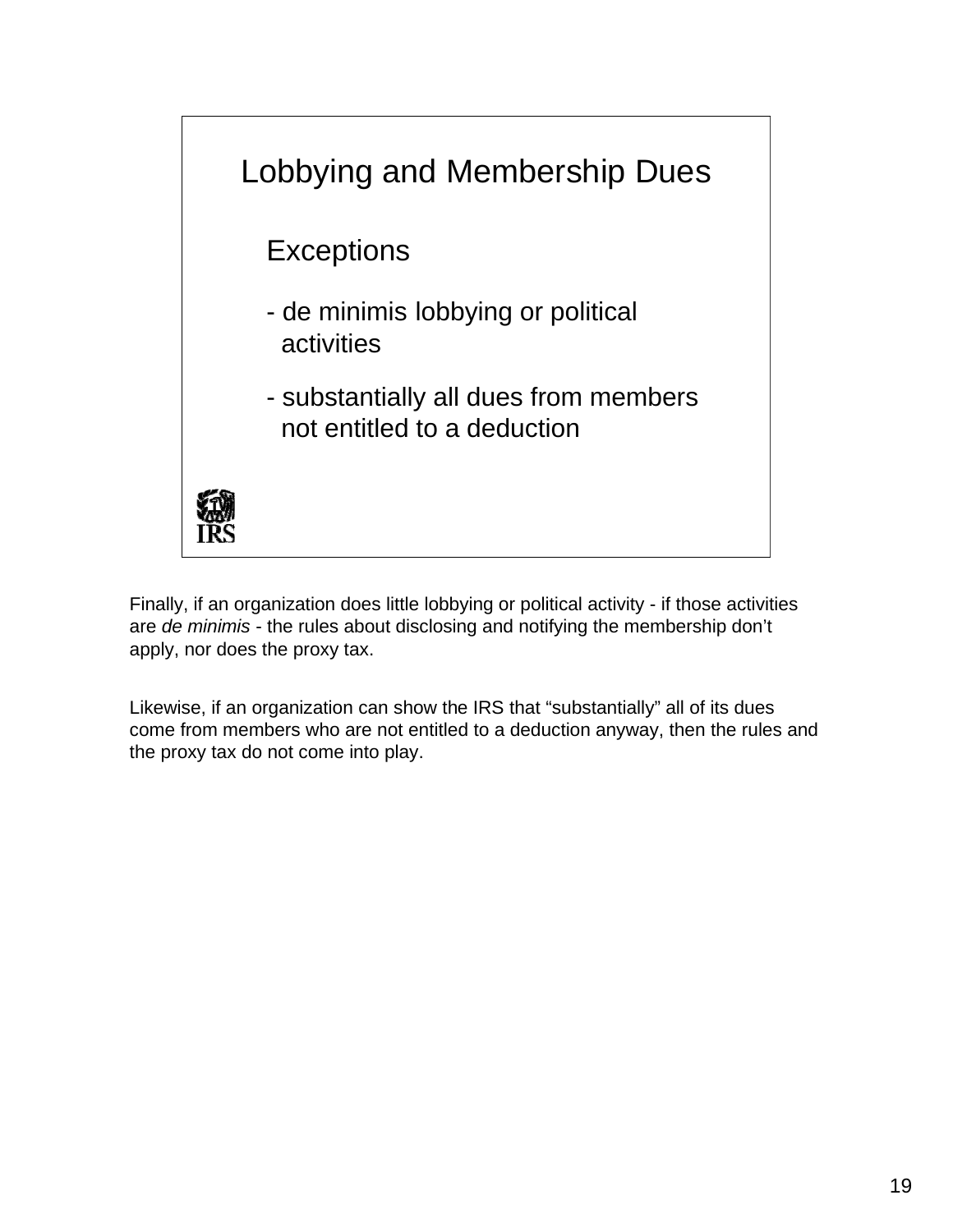

The third way to put your tax-exempt status in jeopardy is **political activity, or intervention in political campaigns.** Publication 4221-NC covers this topic on pages 3 through 6.

Tax-exempt public charities –  $501(c)(c)(3)$  organizations – are absolutely barred from political activity. Not so a  $501c(4)$ , (5) or (6).

Your organizations are permitted to engage in political campaign activities. But there are rules to follow and there are tax implications you want to be aware of. Political campaign activities are defined by the Code as those that influence or try to influence the selection, nomination, election or appointment of an individual to a federal, state or local public office.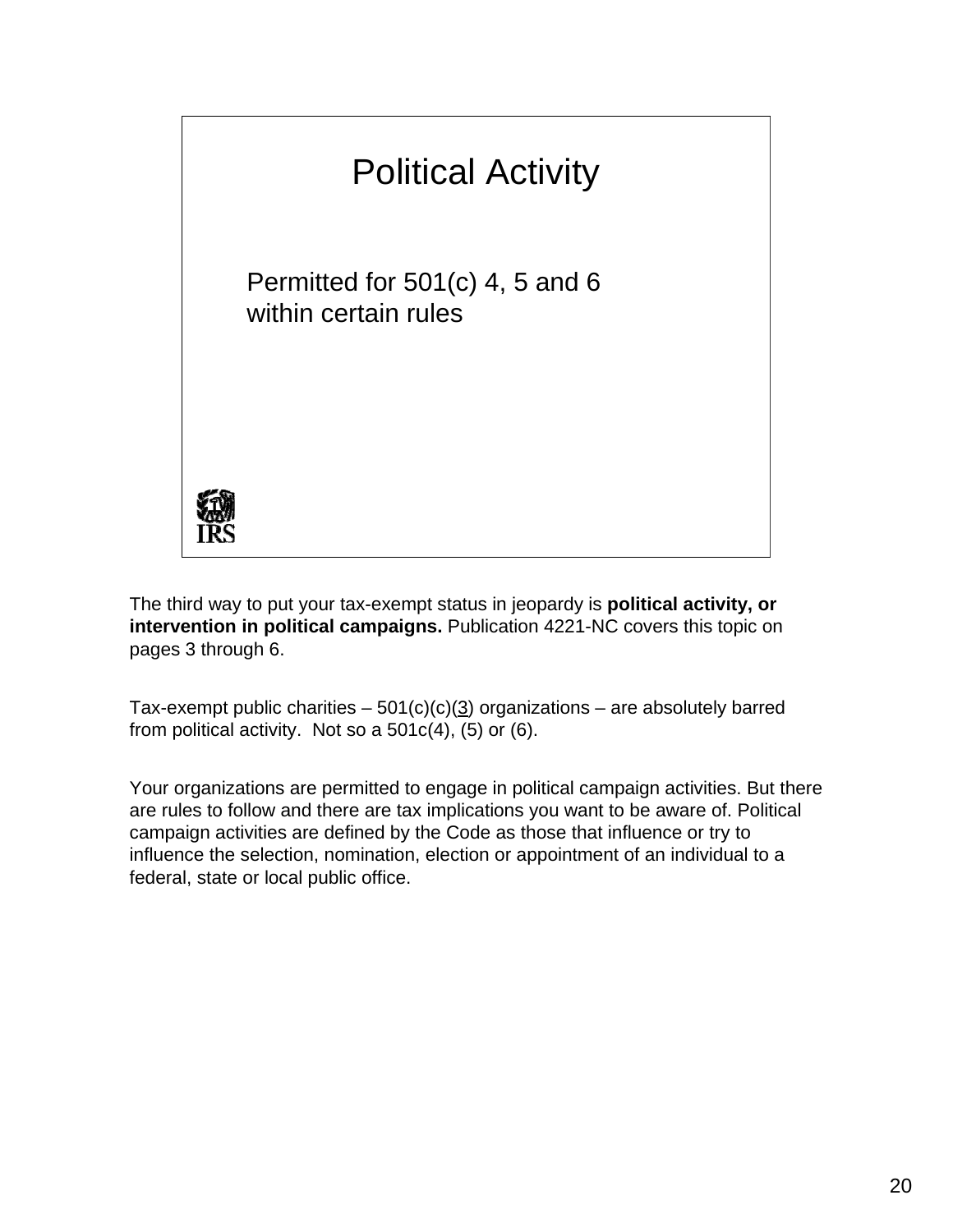

To keep your tax-exempt status, your political campaign activities may not be your organization's primary activity - and there are tax ramifications. Spending to intervene in political campaigns is subject to a specific excise tax. And, as we noted in the earlier section, the portion of any membership dues used by the organization for political campaigns will not be deductible by the dues-paying member as a business expense.

This begs the question – what is campaign intervention and what is simply issue advocacy? The IRS considers a number of factors in making that determination. The factors are spelled out in some detail on pages 4 and 5 of the Compliance Guide. Your organization will want to be alert to what constitutes taxable campaign actions.

By comparison, a tax exempt **public charity** (a 501(c)(3)) can carry out only limited lobbying and is barred from political campaign activity altogether. A c(4), (5) or (6) may engage in both lobbying and political activity. The trade-off is that political campaign spending is subject to an excise tax. And, an estimate of lobbying and political campaign expenses to be paid by membership dues must be reported to the members. The organization may also elect to pay a "proxy tax" on its lobbying and political expenditures and avoid reporting to members.

 participate in political campaigns in their individual capacities. The rules governing political activity by exempt We received a question about whether the staff, board members or volunteers of an exempt organization can organizations are not intended to restrict free expression on political matters by leaders of exempt organizations speaking for themselves **as individuals.** Nor are these leaders prohibited from speaking about important issues of public policy. However, individuals cannot make partisan comments in official organization publications or at official organization functions. If they do, the activities might be attributed to the exempt organization and the excise tax would apply.

Leaders of exempt organizations who speak or write in their individual capacity are encouraged to clearly indicate that their comments are personal and not intended to represent the views of the organization with which they are associated.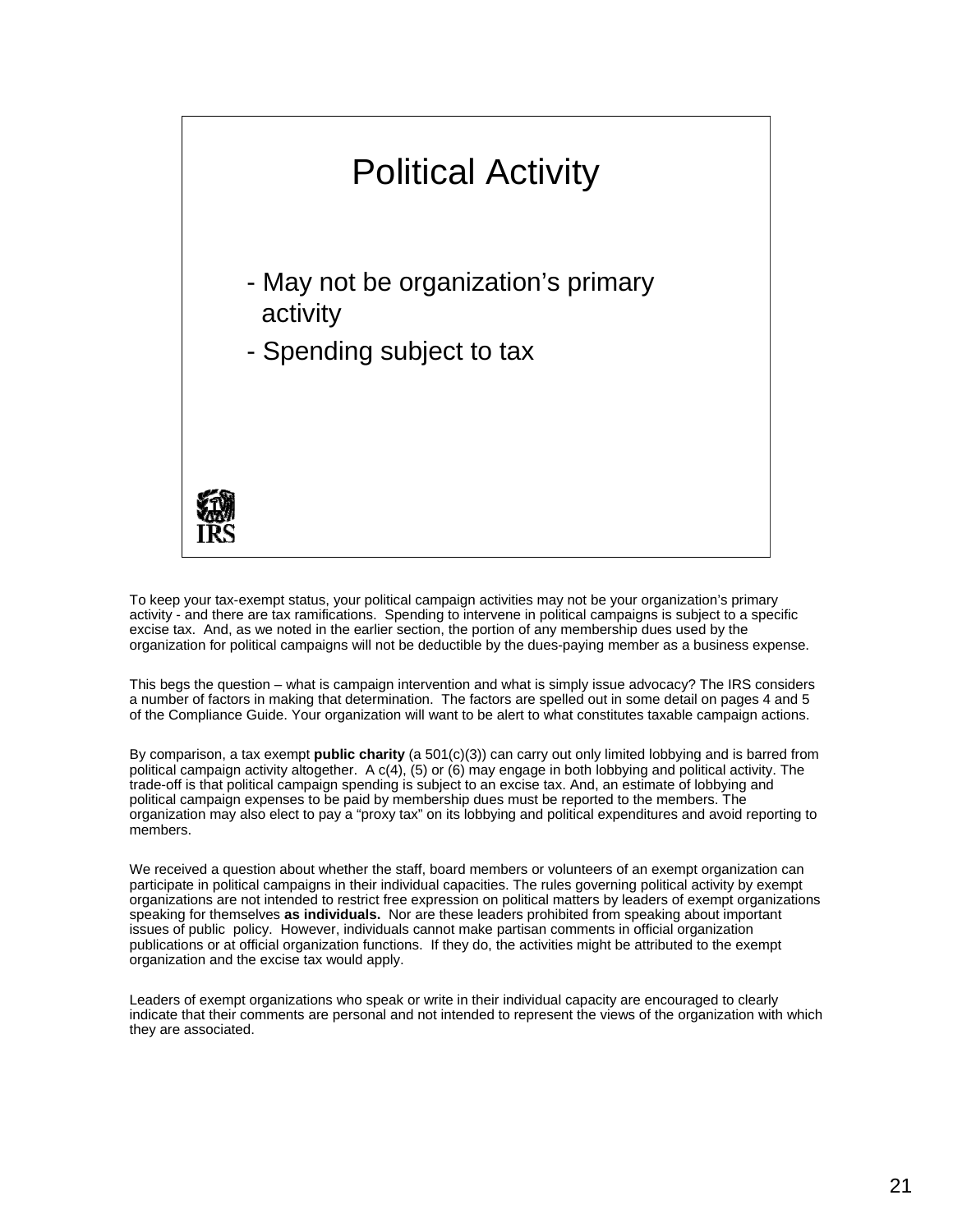

Moving on now: The **fourth area** where tax-exempt organizations can go astray involves so-called **Unrelated Business Income**, or "UBI."

One of the most common types of non-exempt activity conducted by an exempt organization is operating an unrelated trade or business. This activity can generate taxable income for the organization.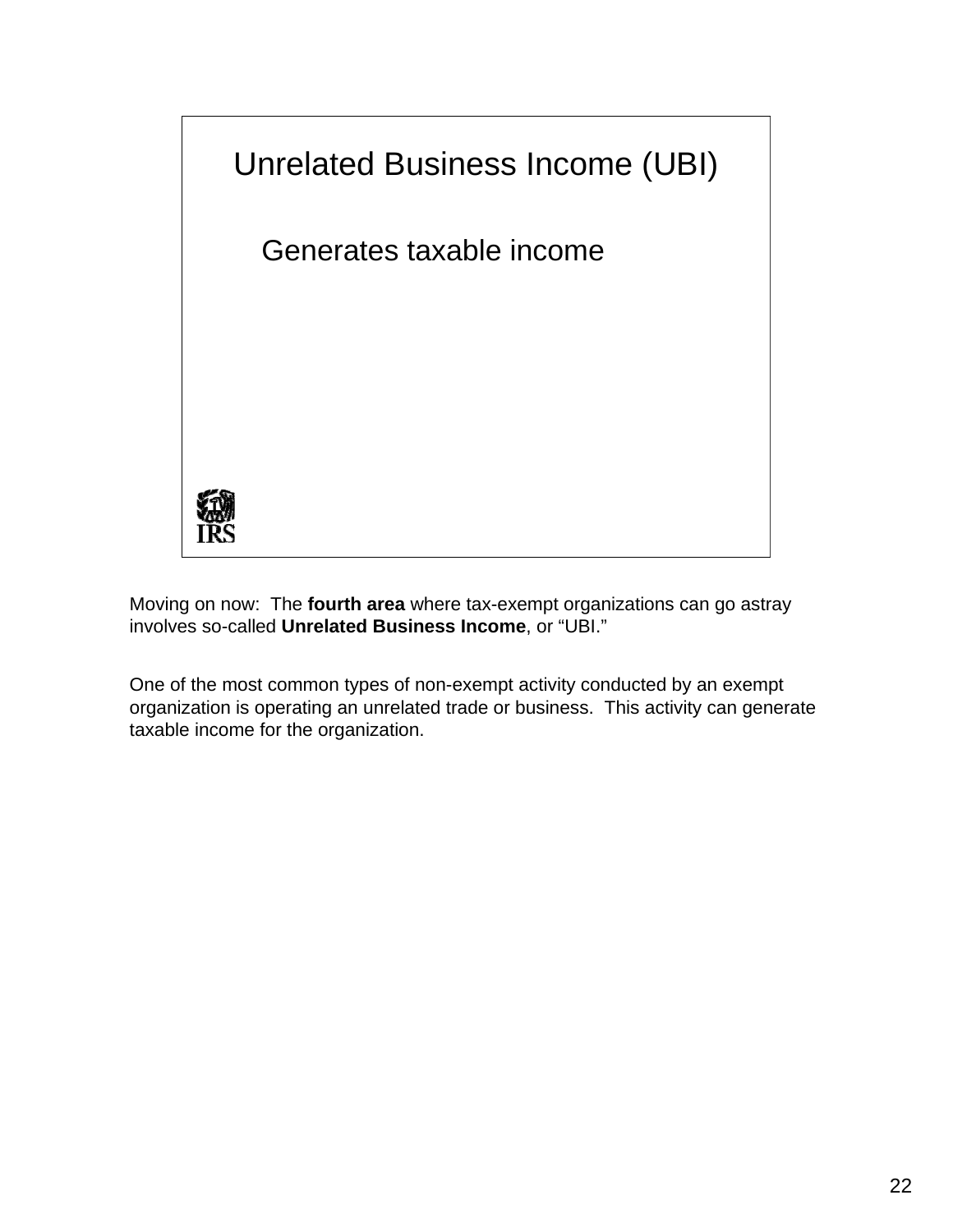

Help in understanding the rules about when an activity generates unrelated business taxable income and the calculation of the tax can be found in Publication 598, *Tax on Unrelated Business Income of Exempt Organizations*.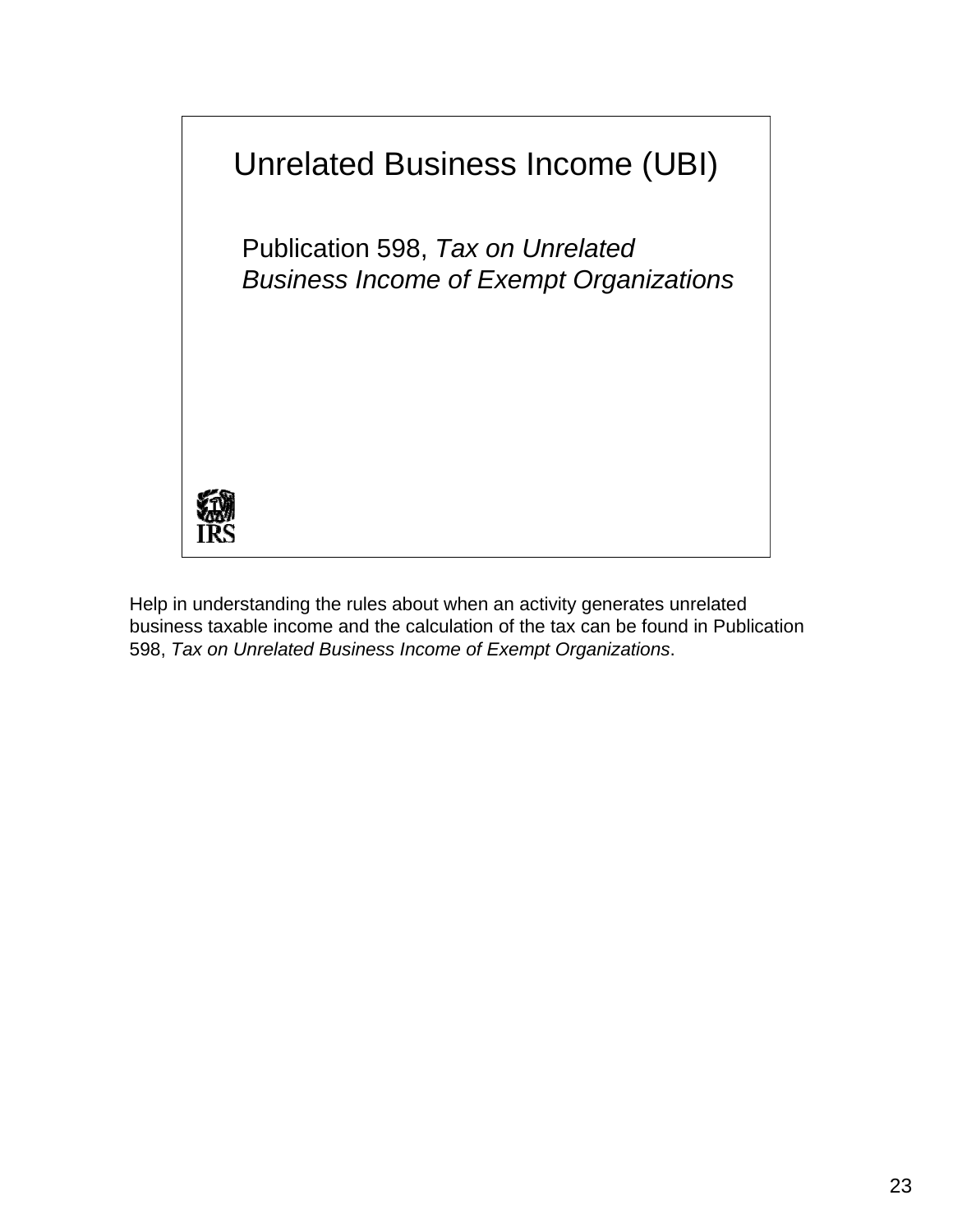## Unrelated Business Income (UBI)

Income from:

- Trade or business
- Regularly carried on
- Not substantially related to exempt purpose



We'll touch briefly on a few key points about unrelated business income that are good to keep in mind. First, this is income from:

•a trade or business

•that is regularly carried on

•not substantially related to the organization's tax-exempt purpose or function

 Note that how the organization uses the money is not a factor. Whether the **activity** generating the income is directly related to your organization's exempt purpose is the key. There are some exceptions, but if the income comes from an unrelated activity, it's generally taxable.

To explain further:

 "Trade or business" generally refers to activities that produce income – usually from the sale of goods or services.

"Regularly carried on" means that the business operates continuously or frequently. An infrequent activity such as an annual fundraiser is not considered regularly carried on.

 And again, the fact that an activity generates income used to support your on-going tax-exempt activities does not make the activity substantially related to your organization's exempt purpose.

 The activity must contribute "importantly" to the organization's exempt purpose or function to avoid taxation.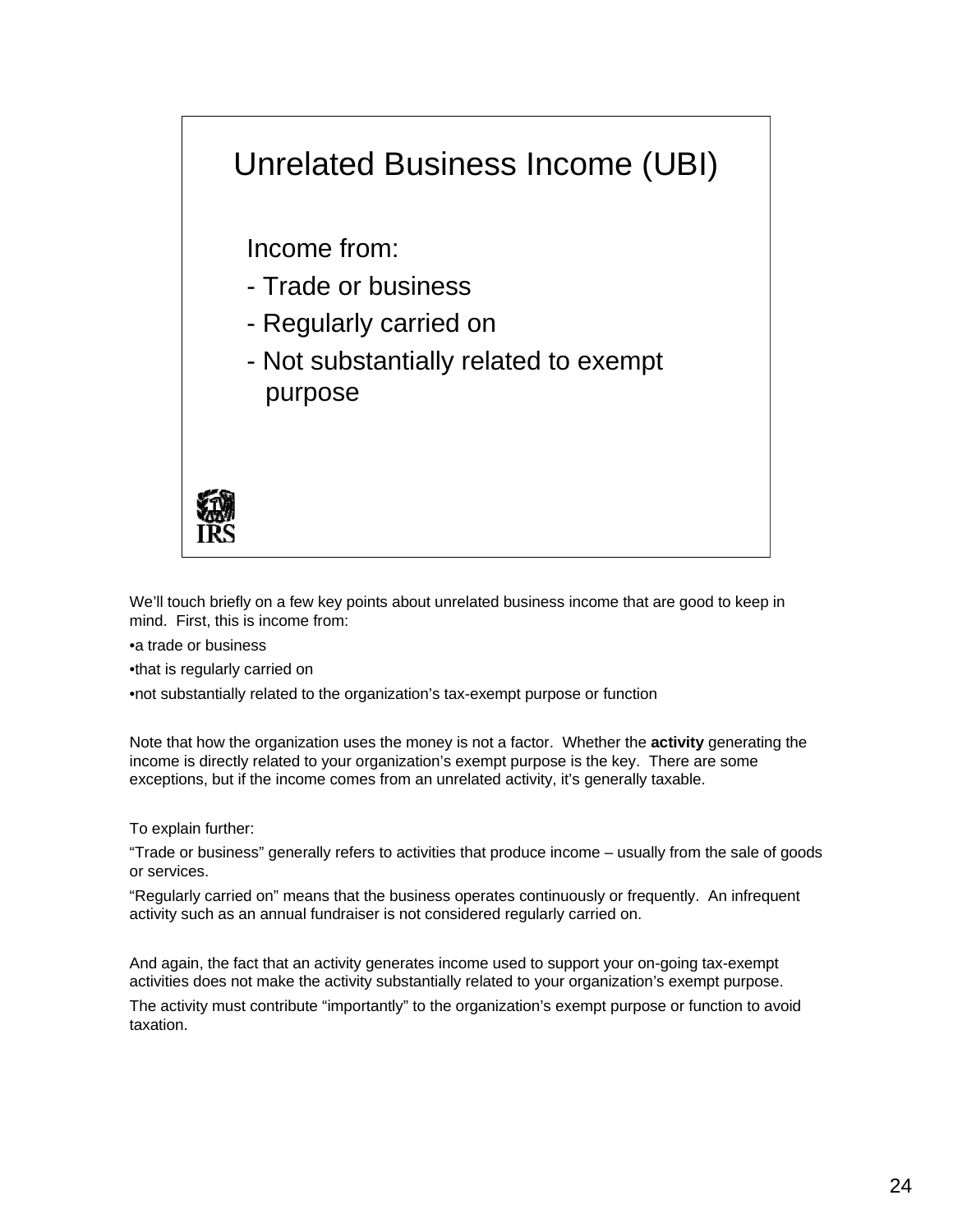

Some of the most common unrelated business income-generating activities include:

•the sale of advertising space in weekly bulletins, magazines, journals or on an organization's website

•the sale of merchandise and publications when those items do not have a substantial relationship to the exempt purpose of an organization

•providing management or other similar services

•some types of fundraising activities

Publication 598 provides numerous examples on pages 3 through 5 for further guidance. It also spells out in detail some of the exceptions to the rules on related and unrelated income.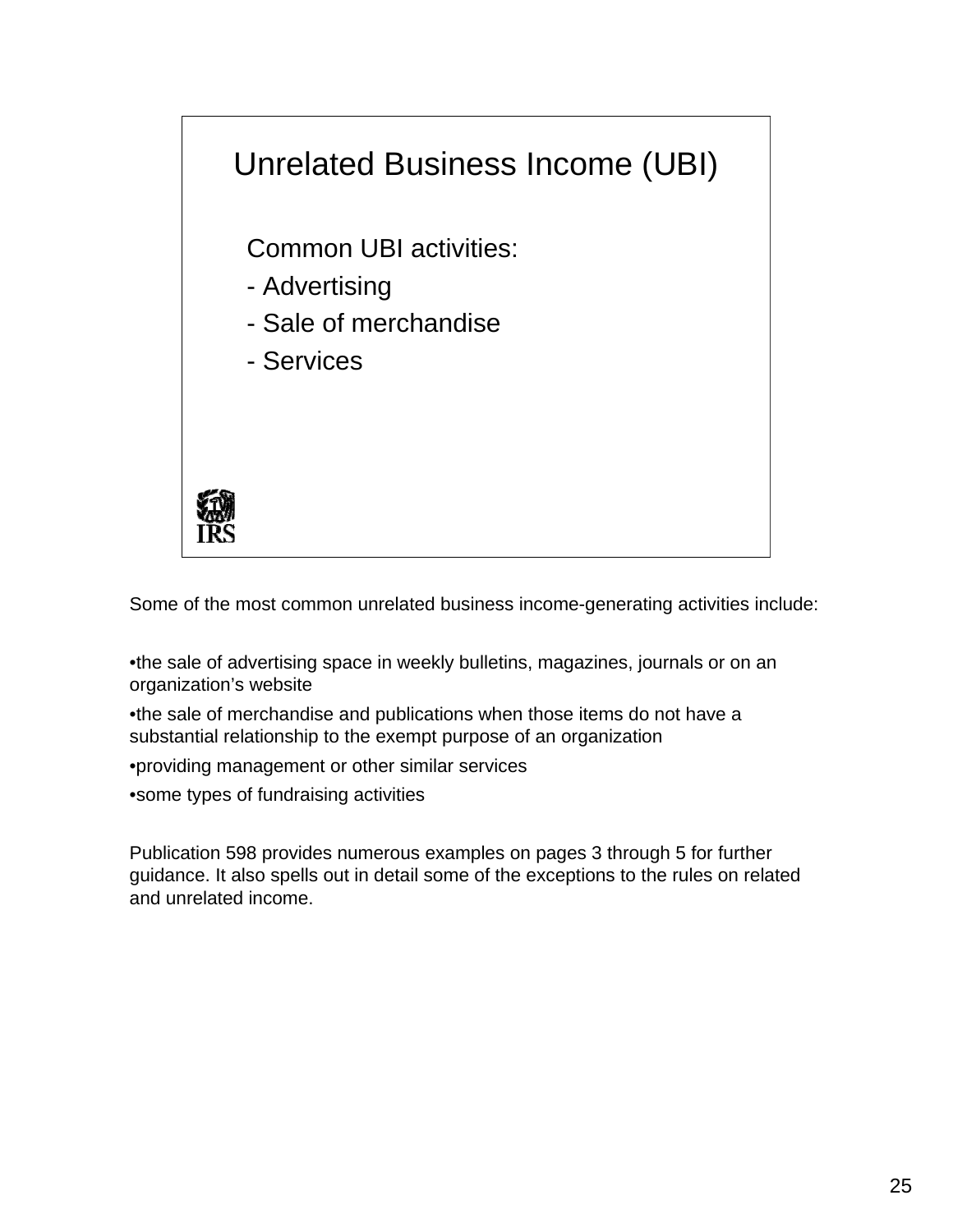

Some typical exceptions include:

•activities conducted by substantially all volunteer labor

•activities conducted primarily for the convenience of an organization's members, students, patients, employees, or officers

•selling articles donated to the organization

•income derived from traditional bingo games

So, if an income-generating activity meets the three-part test we just went over and doesn't meet one of these exceptions, you may have taxable income to report. We'll discuss the rules for reporting taxable income to the IRS and paying the tax in just a minute.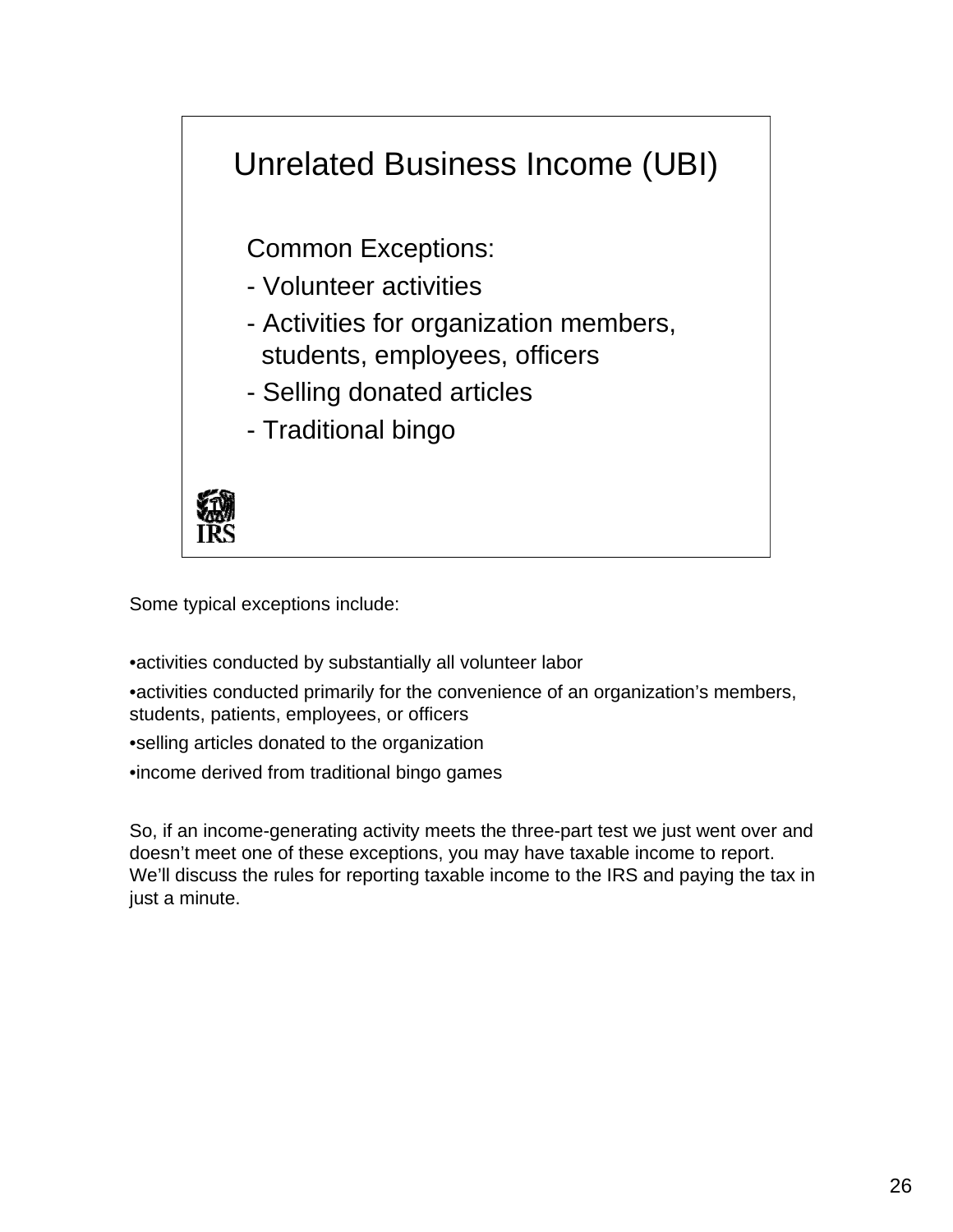

The fifth and final area to pay close attention to is **filing requirements.** 

Most 501c 4's, 5's and 6's have information-reporting obligations under the Code to ensure that they continue to be recognized as tax-exempt.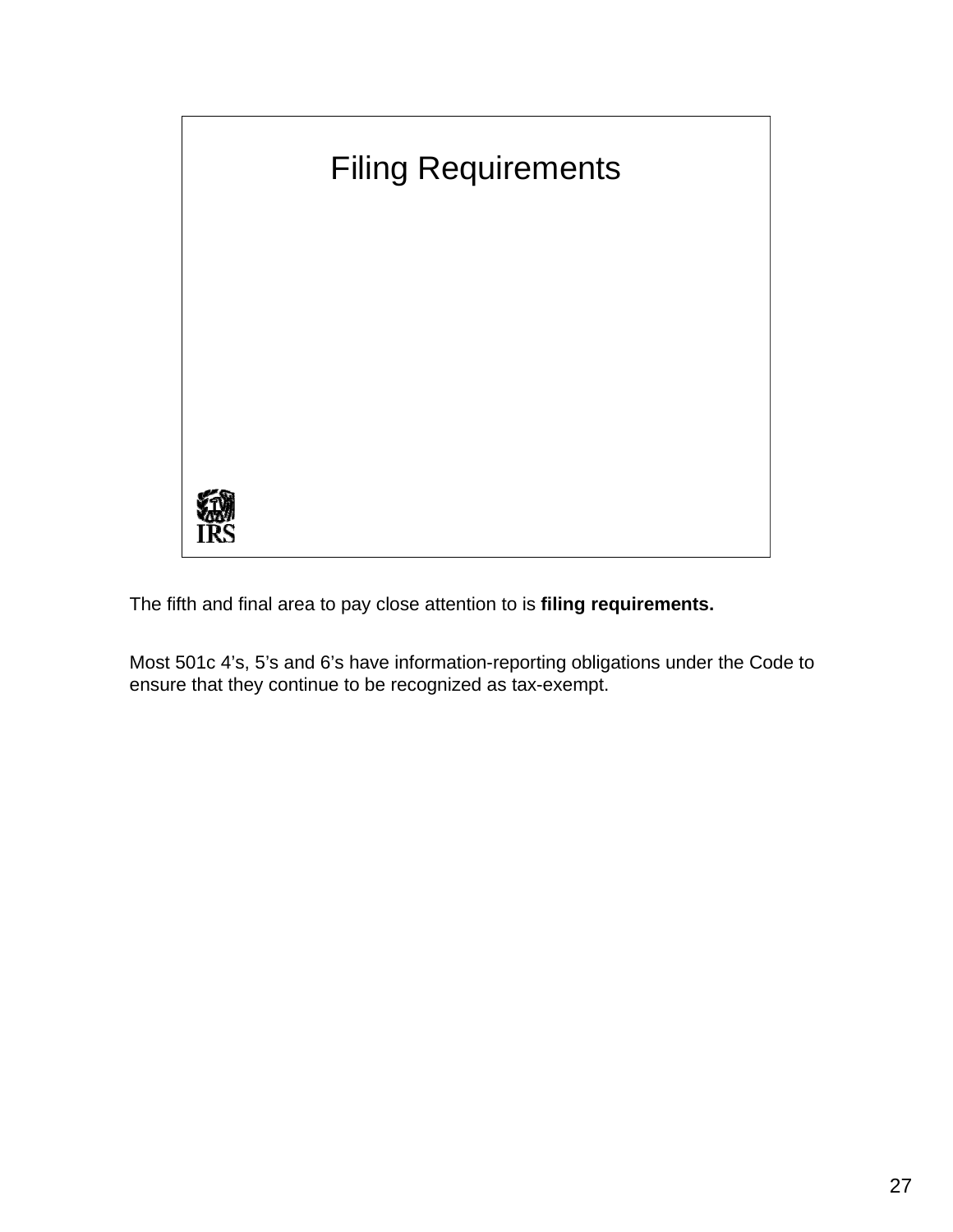

 Different reporting forms are required depending on the size of your organization's revenue and assets.

Use Form 990 if the organization's gross receipts are more than \$200,000 or if its assets are more than \$500,000.

Use Form 990-EZ for tax years beginning in 2010 and after, if the organization's gross receipts are normally more than \$50,000 but less than \$200,000, and its total assets are less than \$500,000 at the end of the year.

The Form 990 instructions show how to compute an organization's "normal" gross receipts.

Form 990-N, known as *the e-Postcard,* can be filed for tax years beginning in 2010 and later, if an organization's gross receipts are generally \$50,000 or less*.* 

 required to file Form 990-T. This is in addition to the other required forms. You have to file Form 990- T even if you won't owe tax, after taking all the expenses into account. If you do owe tax, you will pay Also, and this is important, organizations with unrelated business income of \$1,000 or more are also it when filing the Form 990-T.

 returns, the 990, 990-EZ and 990-N, as well as the Form 990-T income tax return, have different due It is critical that exempt organizations file the appropriate forms, filled out completely. Information dates than the income tax returns that individuals and businesses file.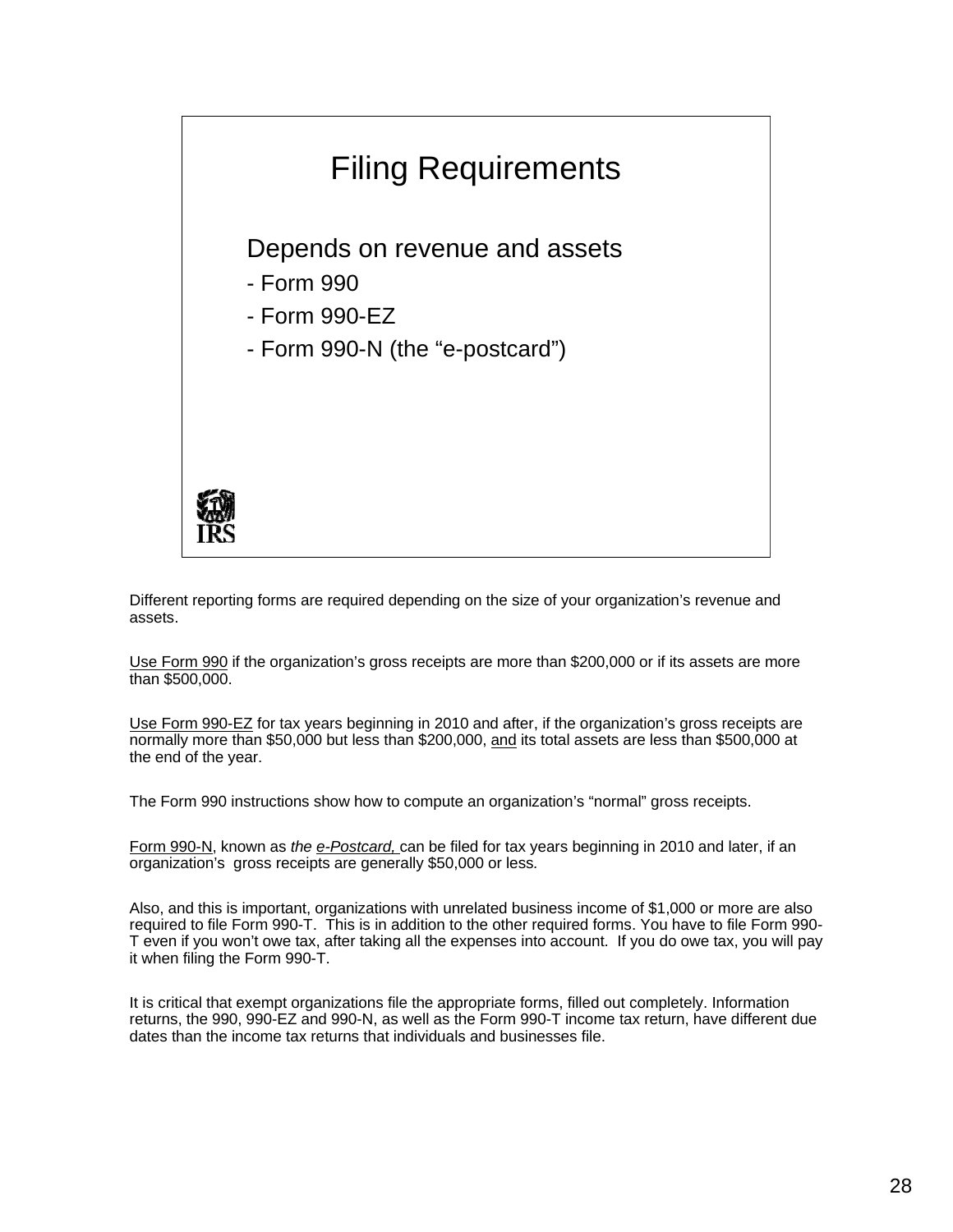

An exempt organization's annual information return is due on the fifteenth day of the fifth month after the close of the organization's tax year. So, if an organization's tax year ends on December 31, its information return is due the following May 15. For tax years ending on January 31, the return is due June 15, and so on.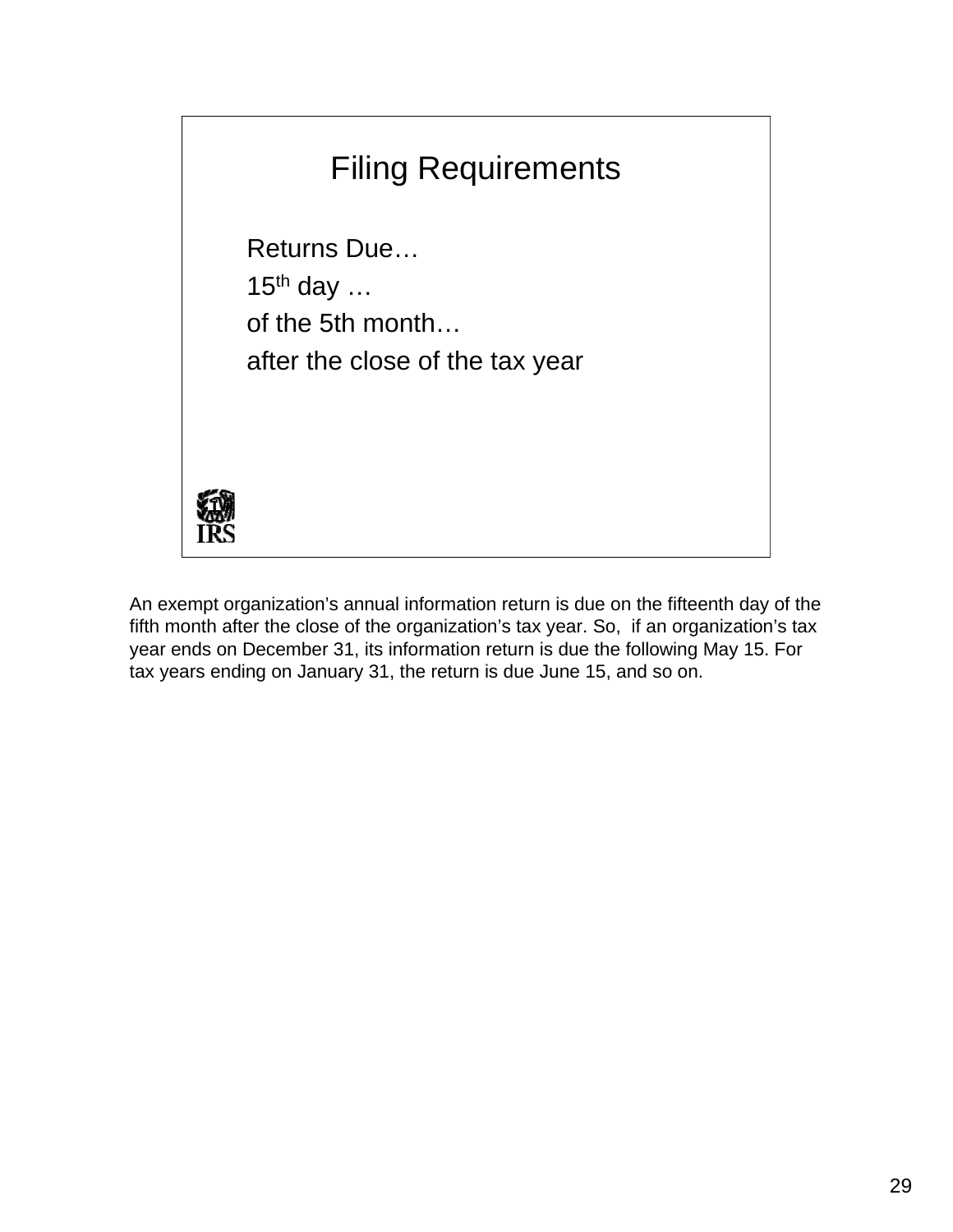

Here's another very important point to remember: any tax-exempt organization that fails to file a required annual return for three consecutive years will AUTOMATICALLY lose its tax-exempt status. And losing tax-exempt status has serious consequences.

As a result, any income the organization receives may be taxable. The organization may have to file a Form 1120, *Corporate Income Tax Return*, or a Form 1041, *Return for Estates and Trusts*, to report and possibly pay tax on the income.

To regain tax-exempt status, a revoked organization must reapply to the IRS. That means filing Form 1024 all over again and paying the application fee. In the meantime, income the organization receives between the revocation and the reinstatement dates may be taxable.

Neither you nor we want these things to happen. So please make sure you file.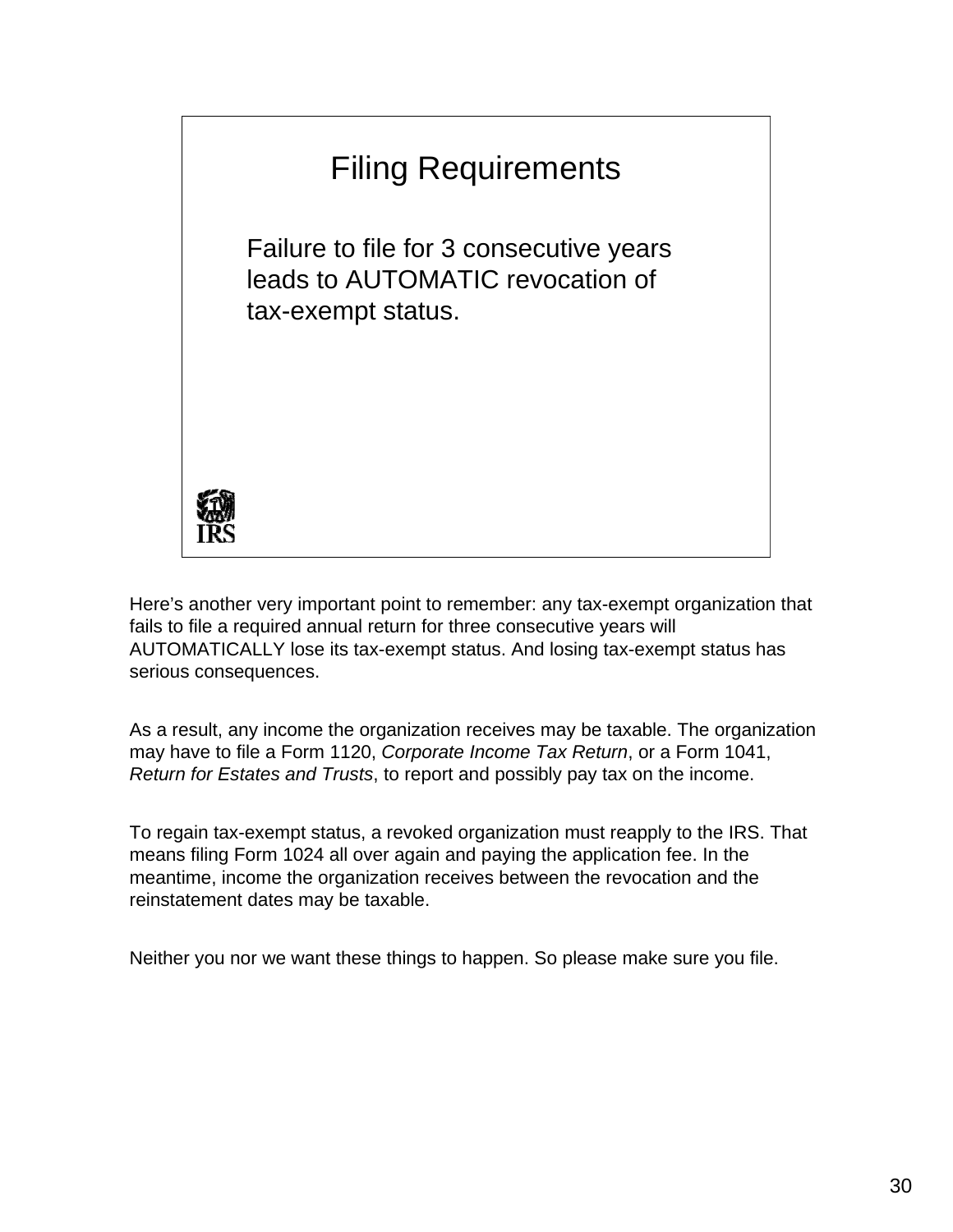Starting Off Right: What New Non-501(c)(3) Organizations Need to Know

### Membership Organizations

 $501(c)(7)$  – Social Clubs

501(c)(8) – Fraternal Beneficiary Societies

501(c)(10) – Domestic Fraternal Societies



Now let's turn to our second group of tax-exempts. These are all membership organizations in one form or another.

They are:

•501c(7's), Social Clubs: country clubs, fishing and hunting clubs and the like, and to a lesser extent fraternities and sororities

•501c(8's), Fraternal Beneficiary Societies: provide various types of insurance to their members

•And 501c(10's), Domestic Fraternal Societies: operate in a lodge system and devote their net earnings entirely to religious, charitable or other exempt purposes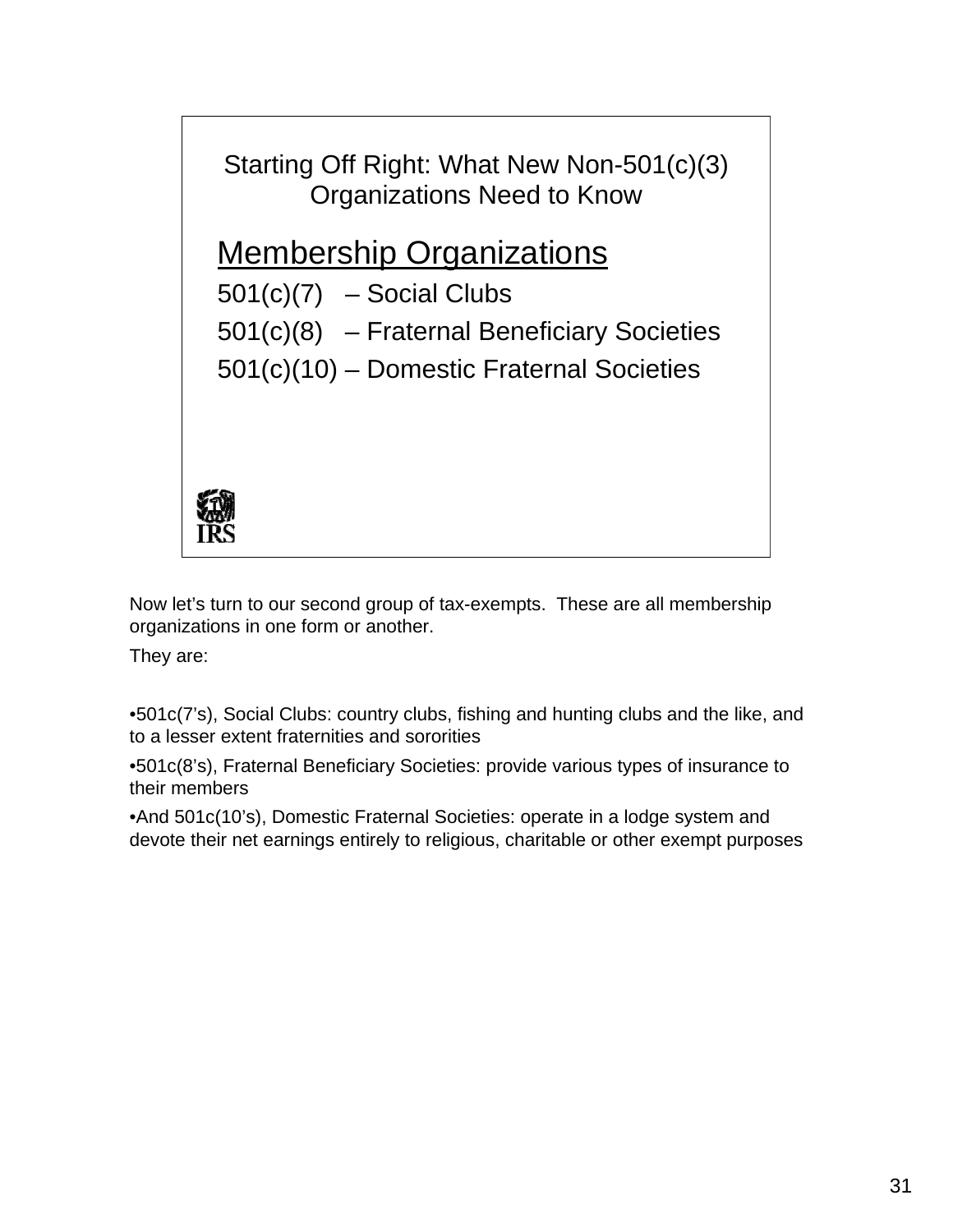

The general rules and limits that we discussed at the start of this program also apply here.

(c)7's, (c)8's and (c)10's must organize and operate exclusively for exempt purposes, and continue to do so as they grow and mature. They also are subject to the same prohibitions regarding private benefit and inurement. They must pursue their exempt purposes and not benefit insiders or so-called disqualified persons. Violators face taxation and possibly other sanctions.

They differ from the social welfare groups, unions and chambers of commerce in other ways.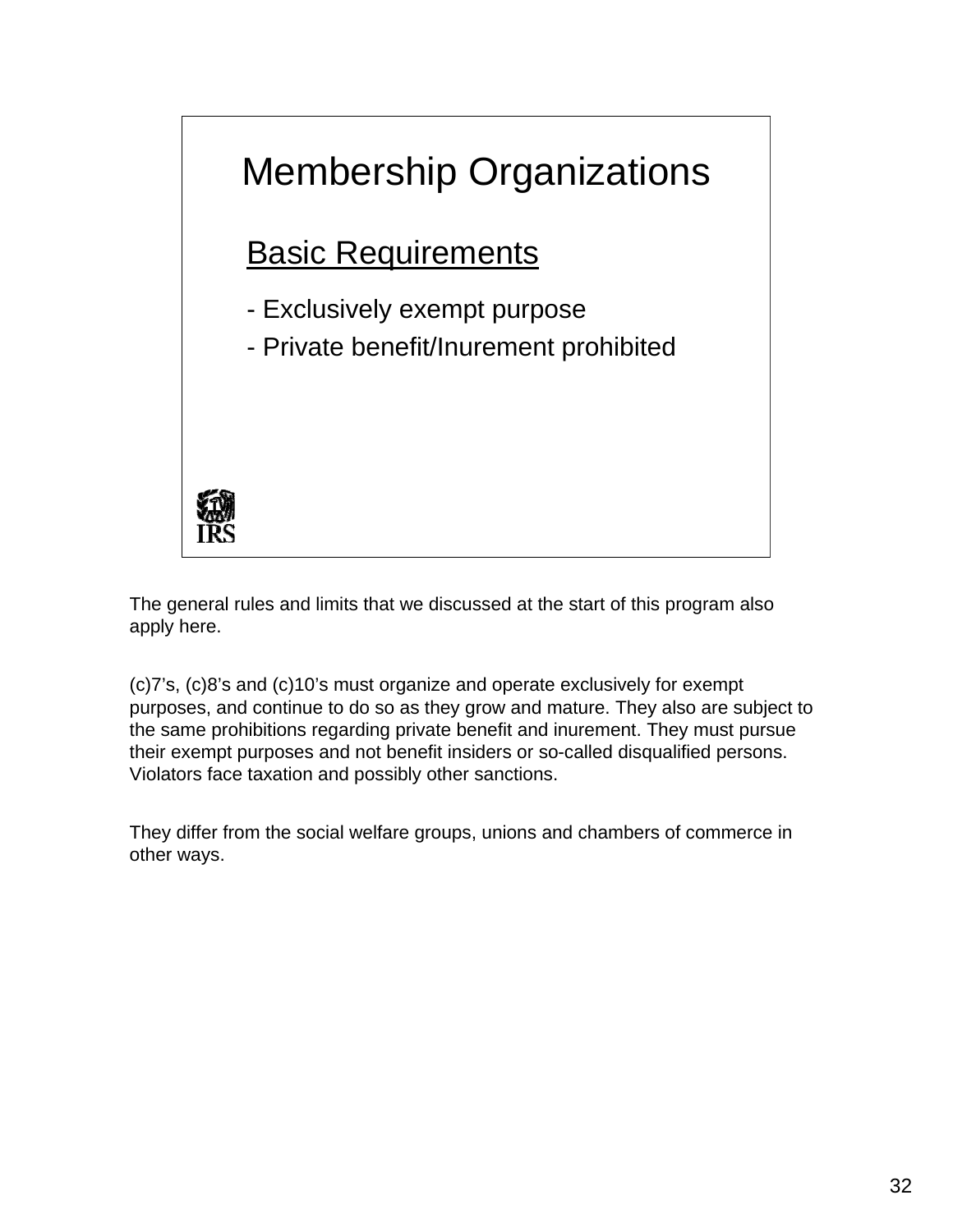

(c)(7) organizations, for example, are social and recreational in nature. Most are country clubs or fishing, hunting and sailing clubs. Others are fraternities and sororities. The recreational clubs account for the majority of the assets and revenue reported to the IRS by c(7) filers – 88 percent and 87 percent respectively in 2007, the latest annualized figures.

To be recognized as tax exempt, c(7's) must meet three requirements:

•Their membership must be limited (they cannot offer corporate memberships)

•There must be personal contact and social "commingling" and fellowship among the members

•They must be supported by membership dues, fees and assessments

In addition, your organization will not be recognized as tax exempt if its charter, bylaws, or other governing instrument or any written policy statement provides for discrimination against any person on the basis of race, color, or religion.

However, a club that in good faith limits its membership to the members of a particular religion to further the teachings or principles of that religion and not to exclude individuals of a particular race or color will not be considered as discriminating on the basis of religion.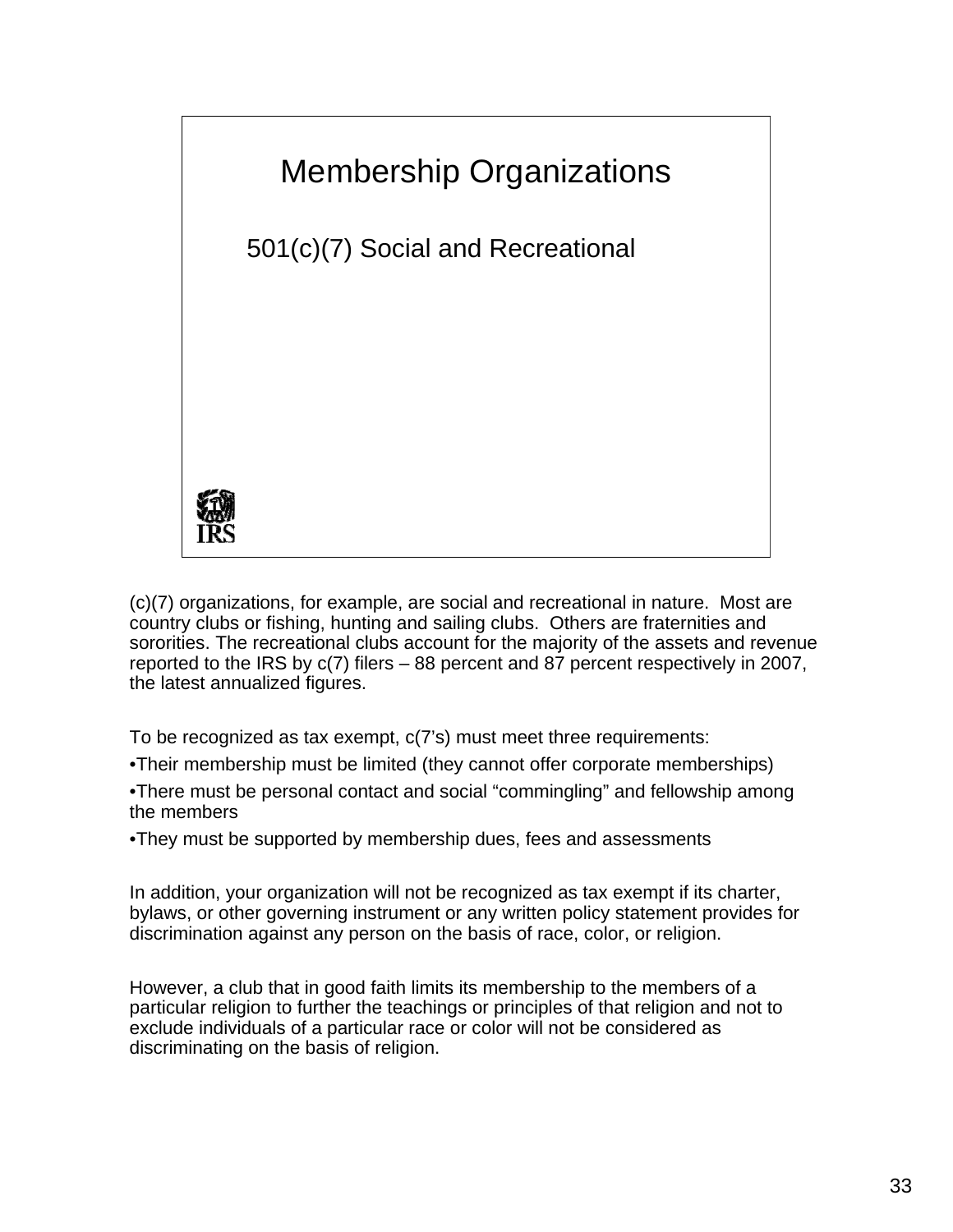

 investment income is taxable as unrelated business income. Also, investment gains are excluded from taxation for most 501(c) organizations, but that exception is not available to social clubs. Donations to tax exempt C(7) organizations are not deductible as a charitable contribution, and any

Furthermore, no more than 35 percent of a (c)(7)'s gross receipts can come from sources outside the membership. And of that 35 percent, no more than 15 percent can derive from use of the club's facilities and services by the public.

So generally, this means that any non-member source of income of a  $501(c)(7)$  – either from investment income or from use of its facilities or services by the general public – is taxable income for the organization.

 In addition to being taxable, if non-member income exceeds the percentage limits I just mentioned, the organization's tax-exempt status may be at risk.

 income for a charitable purpose. When the income is properly "set aside," it is not subject to the tax Let me mention one more aspect about (c)(7)s and their investment income. There are certain "setaside" rules an organization may follow if it wants to identify and use some or all of its investment on unrelated business income but must be reported on Forms 990 and 990-T.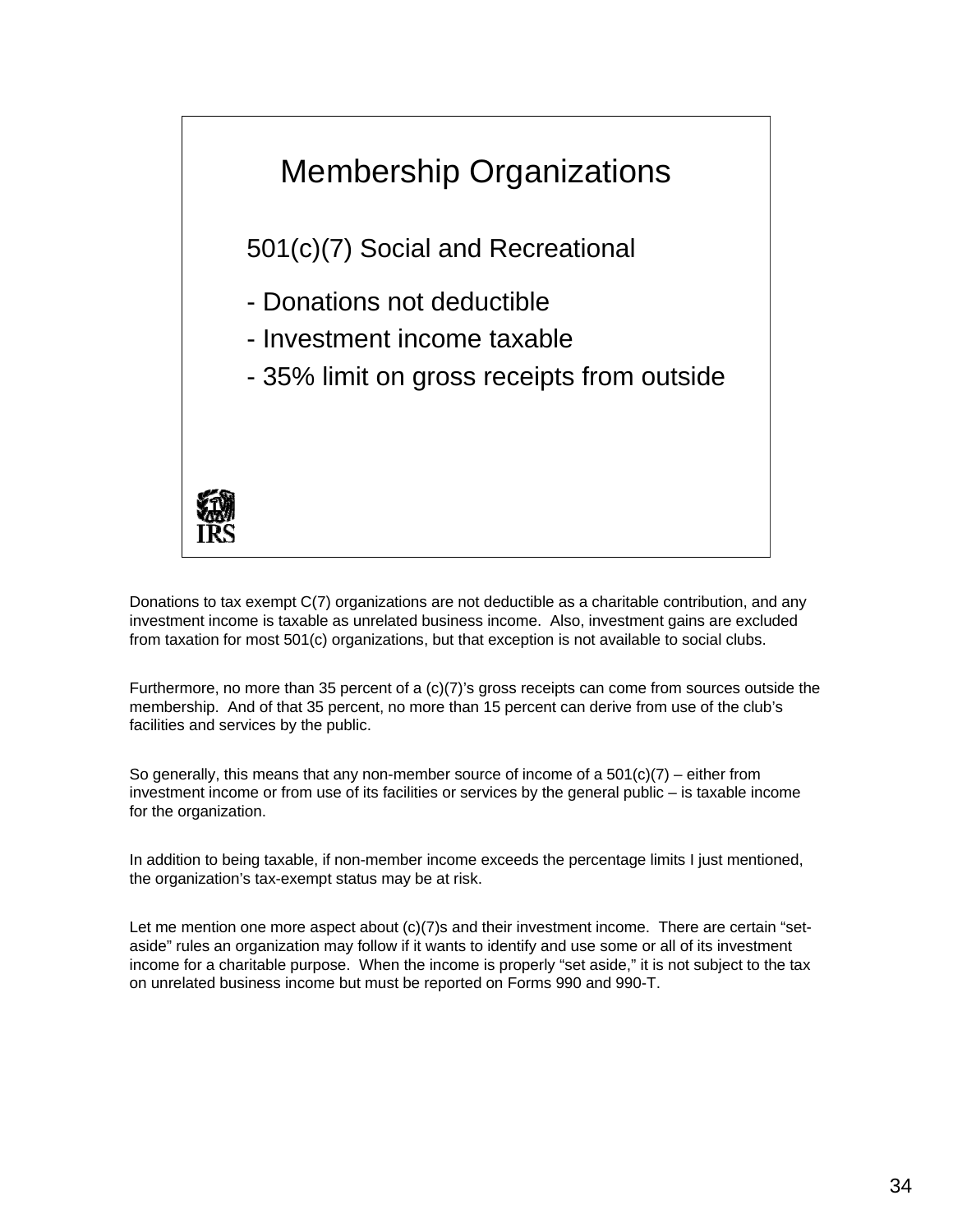

A c(8) fraternal beneficiary society on the other hand is a different species altogether.

Federal courts have ruled that these organizations, which date to the mid-19th century, must be, as the name implies, both fraternal and beneficial.

They must:

•Organize and operate as a fraternal organization

 •Operate under a lodge system or for the exclusive benefit of the members of a fraternal lodge system. (A lodge system has a parent organization and subordinate chapters, or lodges.)

•And provide for life, health or accident insurance or other benefits only for the members and their dependents – no outsiders allowed

 In a 1926 legal case, a federal court rejected a group's claim for (c)(8) exempt status saying the organization's "motive is mercenary. It has neither lodges, rituals, ceremony or regalia." The group offered a benefit to members, but it did not fit the definition of "fraternal" for tax-exempt purposes. To maintain a (c)(8) tax exemption, organizations must do both.

Most of the members, but not all, must be covered by these benefits in order to maintain exempt status.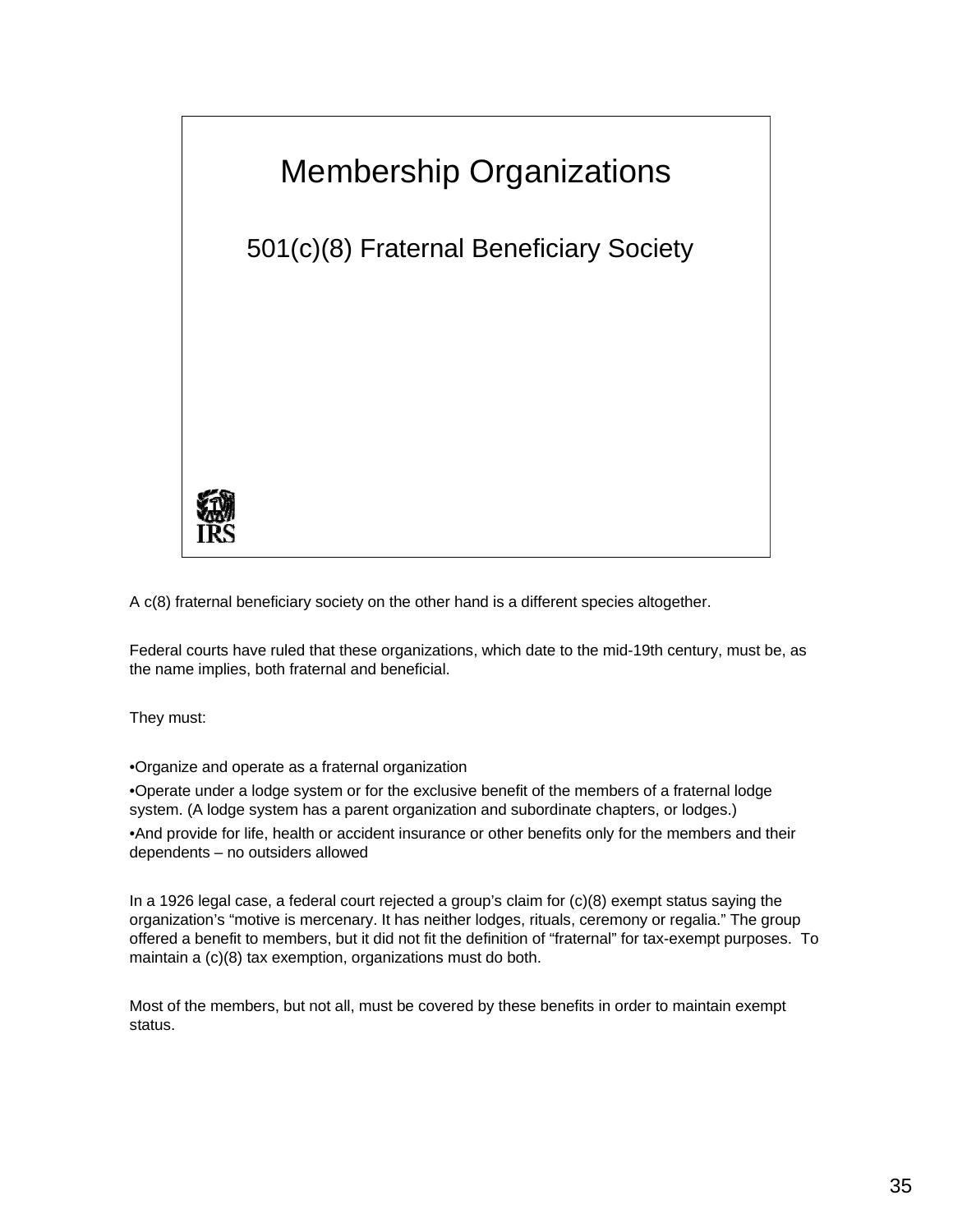

For qualified fraternal societies, the income from investments is also tax exempt. As we said earlier, this is a benefit that social clubs do not enjoy.

Individual contributions to (c)(8) organizations also are deductible, as long as the gift is used exclusively for religious, charitable, scientific, literary or educational purposes.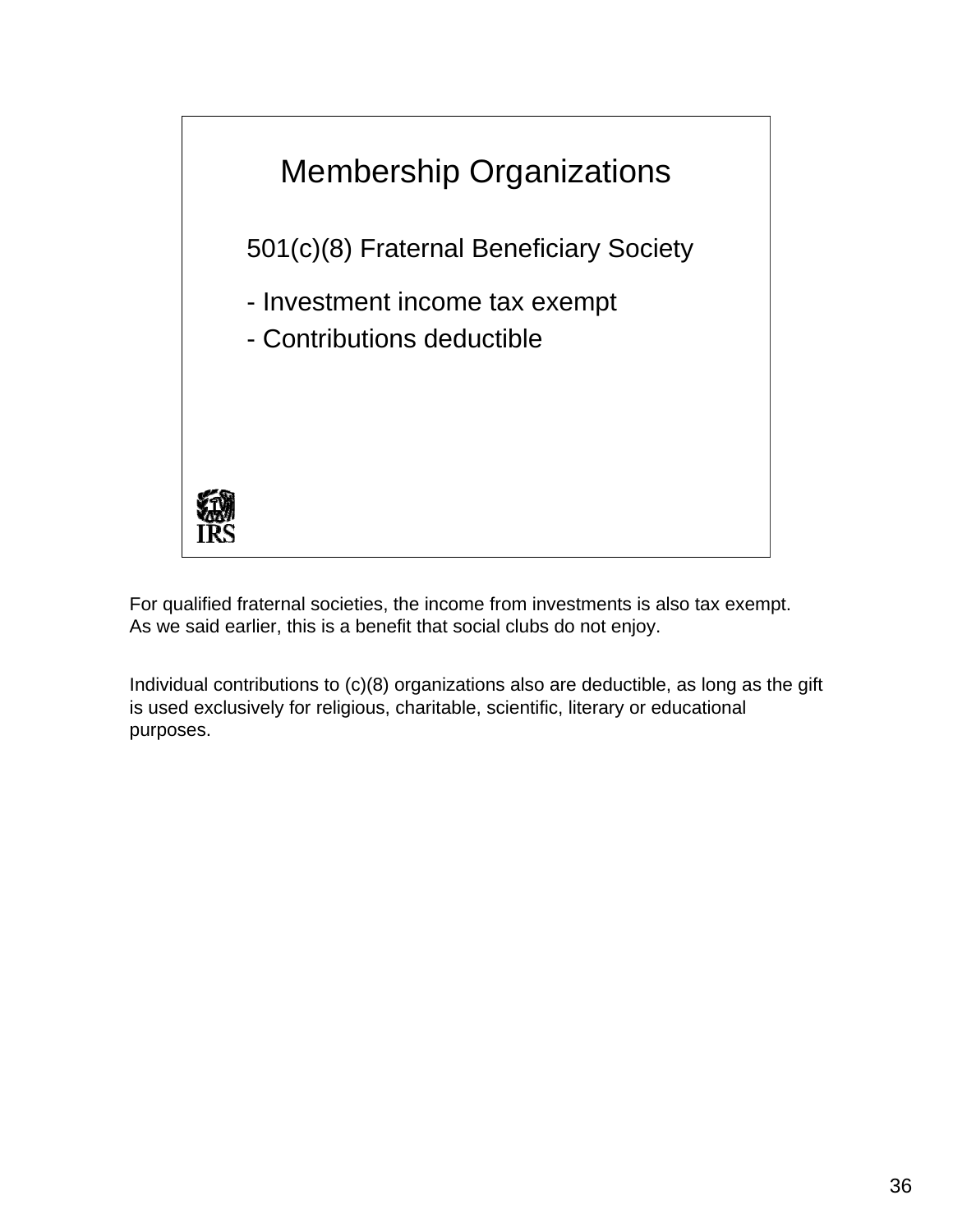

And a (c)(8) organization may involve itself in political activity, as long as its fraternal and benefit activities remain primary. Political spending is subject to the excise tax we've already discussed.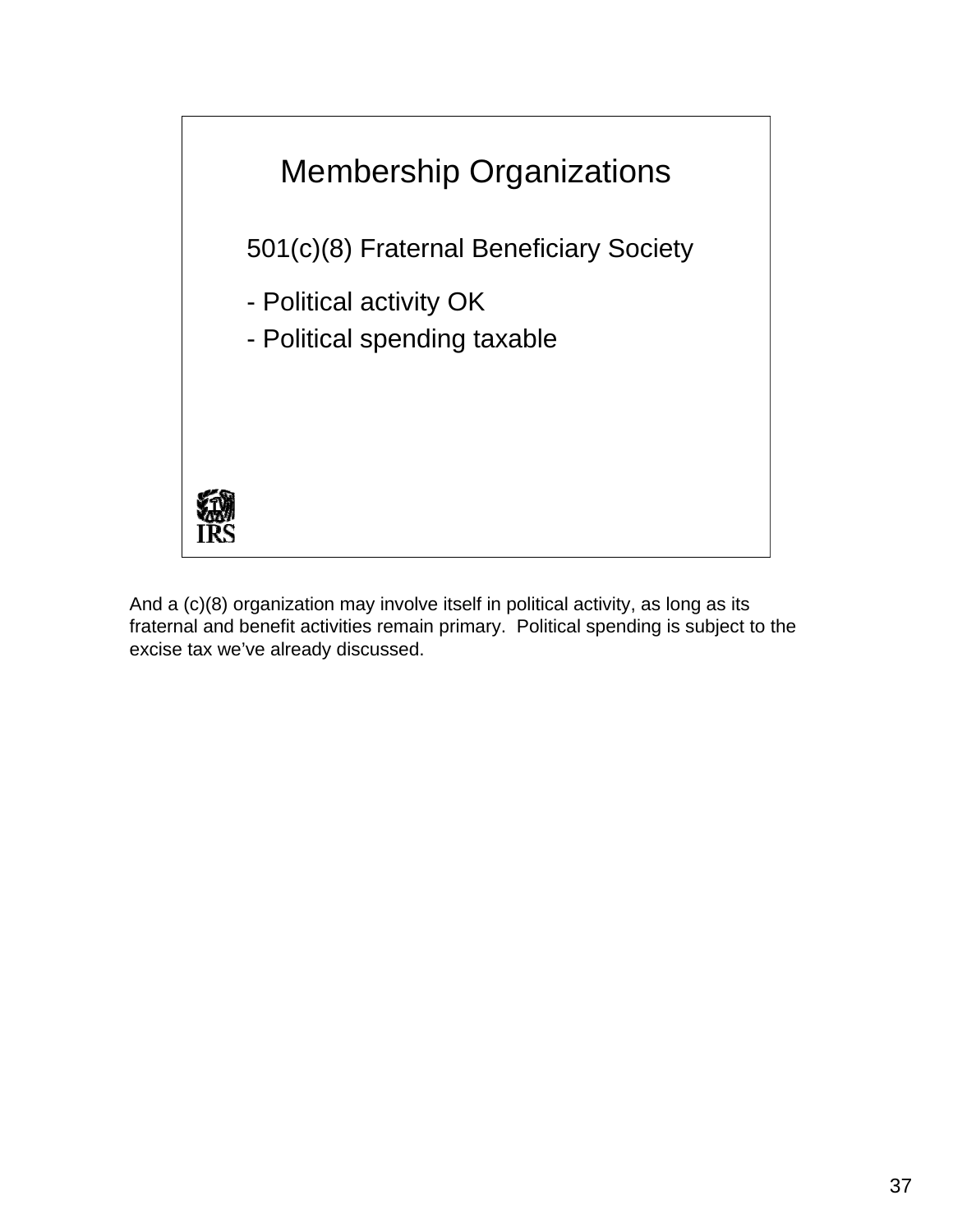

Lastly, (c)(10's), Domestic Fraternal Societies, are yet another variety of tax exempt organization.

This exemption was created by Congress in 1969 to accommodate fraternal organizations that do not offer insurance benefits to their members, but whose purposes are religious, charitable, educational and so on.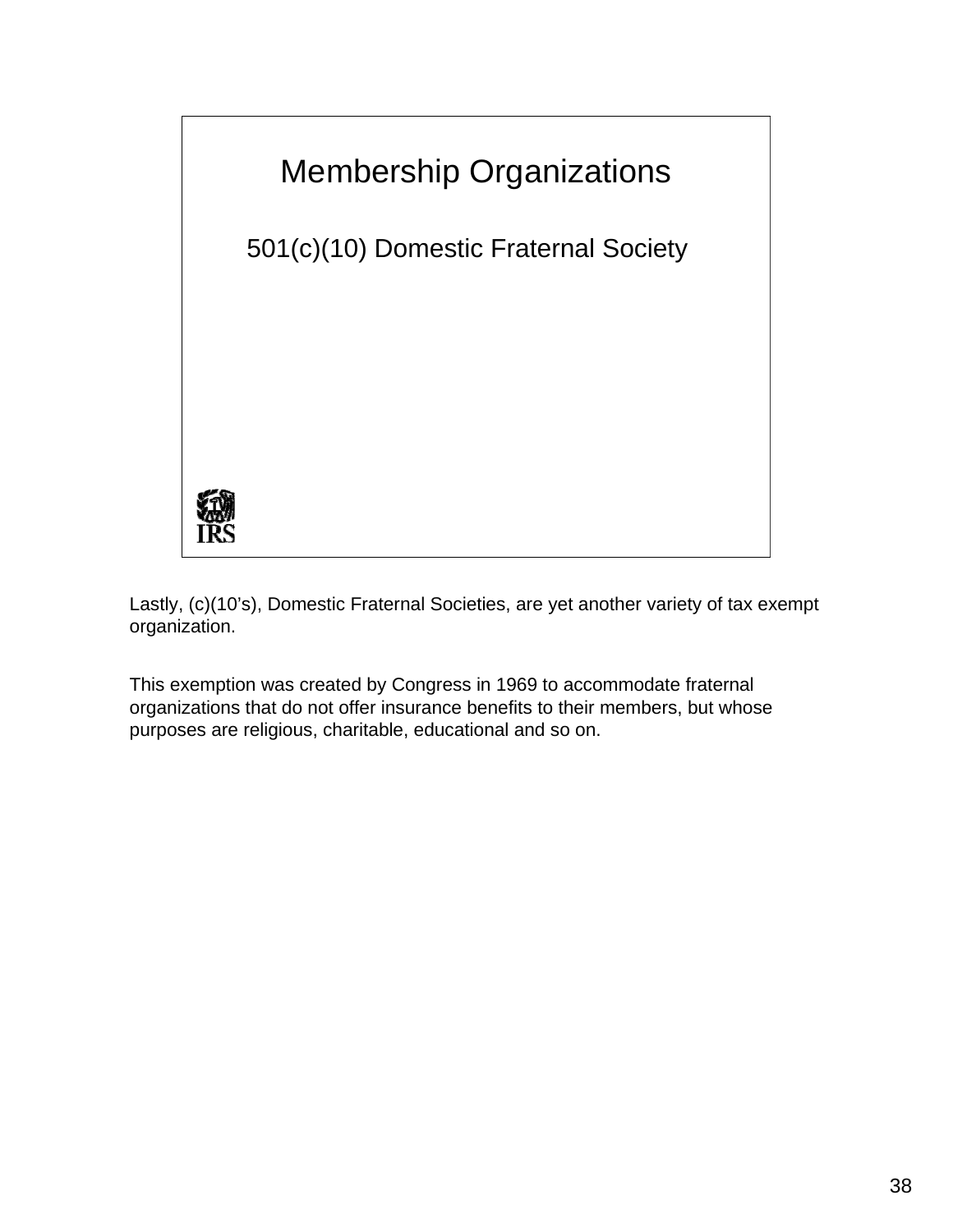

I Unlike a (c)(8) organization, a (c)(10) must be "domestic, that is, organized in the United States. And its net earnings must<br>be devoted exclusively to its fraternal purposes. Also like a (c)(8), charitable contributions

 Both (c)(8) and (c)(10) fraternal groups are subject to tax on unrelated business income from rentals, food and beverage sales, gaming and other activities that are offered, within limits, to the public. However, they are not subject to the investment<br>and non-member income percentage limits discussed earlier for 501(c)(7) organizations.

Here is another question that we received.

"I've heard that organizations such as the ones you are discussing today – 501(c) 4s, 5s, 6s, 7s, 8s, and 10s – are not<br>actually required to complete and submit Form 1024, *Application for Recognition of Exemption Under Se* and start to operate. Is that true?"

It is true the Tax Reform Act of 1969 requirement to "give notice," (to apply for recognition of tax-exempt status) applies only to organizations wanting section 501(c)(3) status.

So, although other types of organizations are not required to file Form 1024, they may still wish to do so in order to receive a So, although other types of organizations are not required to file Form 1024, they may still wish to do so in order to receive a<br>determination letter of IRS recognition of their status. Having the determination letter ensu

Also, even though an organization may "self-proclaim" its tax-exempt status, it is still subject to the rules governing its<br>particular sub-section. It is also subject to IRS examination to determine whether it meets the re exemption it is claiming.

 Much of what we've covered today can be complex. We're sure that you're not thinking much about IRS rules and regulations while your organization goes about its tax-exempt purpose. When the time comes that you do have tax questions, we have resources that can help answer them and help you stay right.

We'll start with our websites and online services.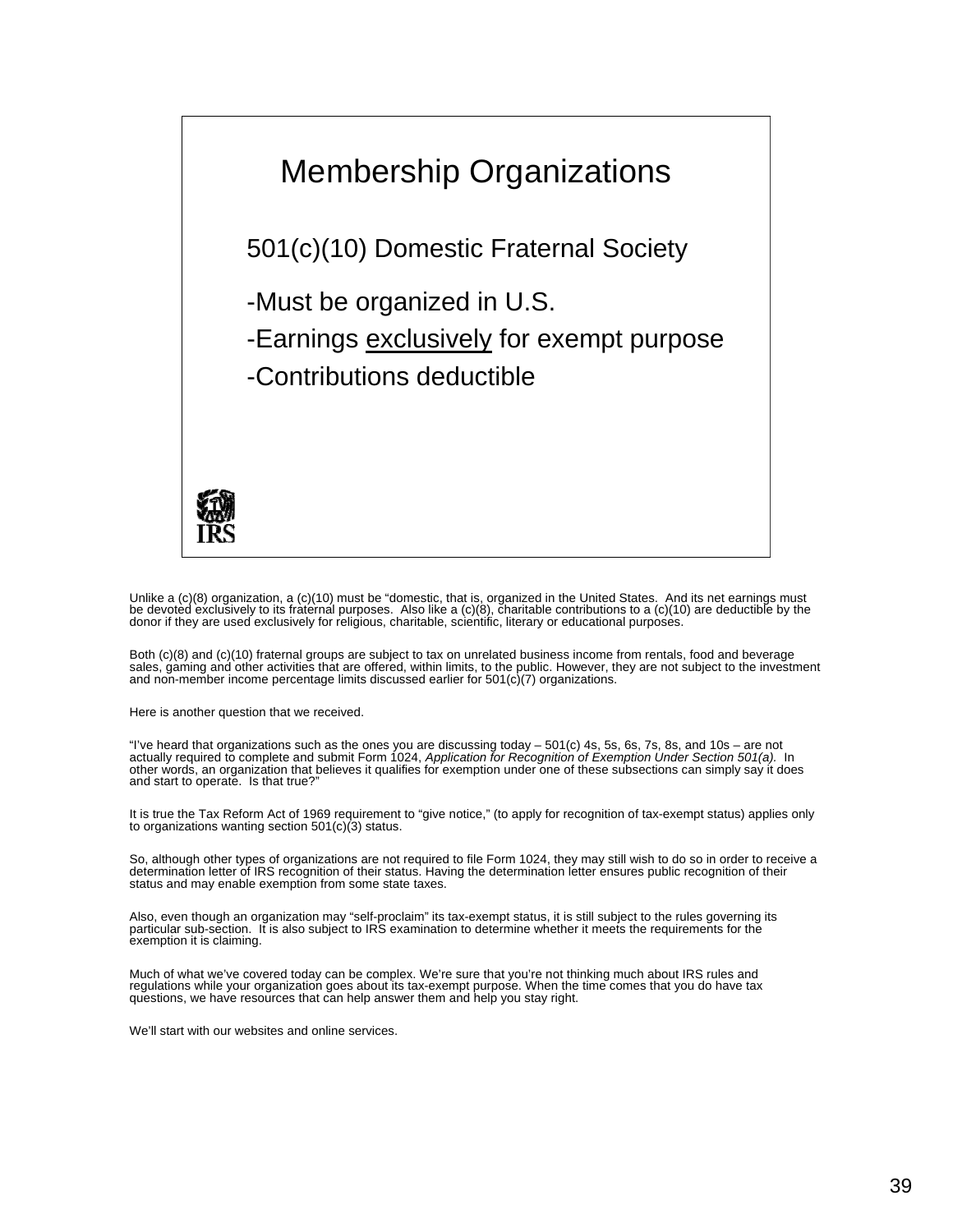

- IRS Exempt Organizations has its own pages on the IRS website. You can reach them by going to the IRS home page, www.irs.gov and clicking on the Charities and Non-profits tab. Or you can type www.irs.gov/eo directly into your browser.
- On the charities and nonprofits Web pages, you'll find the most current topics important to tax-exempt organizations and links to more detailed articles explaining how the tax law affects organizations from universities and non-profit hospitals, to smaller organizations such as yours.

There is much more on this part of the site than we can possibly cover today. We highly recommend that you spend some time exploring our web pages. Here are a few suggestions on where to start:

In the left hand column of the EO page are links to some of the more requested topics. One popular resource is our "Life Cycles." We've constructed a number of these for different types of exempt organizations – social welfare, labor, business leagues and others.

The life cycles describe the five major life stages for each type of organization:

- **1. Starting Out**: Creating an organization, acquiring an employer identification number, and identifying the appropriate federal tax classification.
- **2. Applying for Exemption**: Acquiring, completing and submitting application forms; how the IRS processes applications; and getting help from the IRS during the application process. Since many of you have just recently gone through this process and are now experts on these topics, feel free to recommend this page to your friends.
- **3. Required Filings**: Annual exempt organization returns, unrelated business income tax filings, and other returns and reports that an organization may have to file.
- **4. Ongoing Compliance**: How an organization can avoid jeopardizing its tax-exempt status, disclosure requirements, employment taxes, and other ongoing compliance matters.
- **5. Significant Events**: Audits, private letter rulings and termination procedures.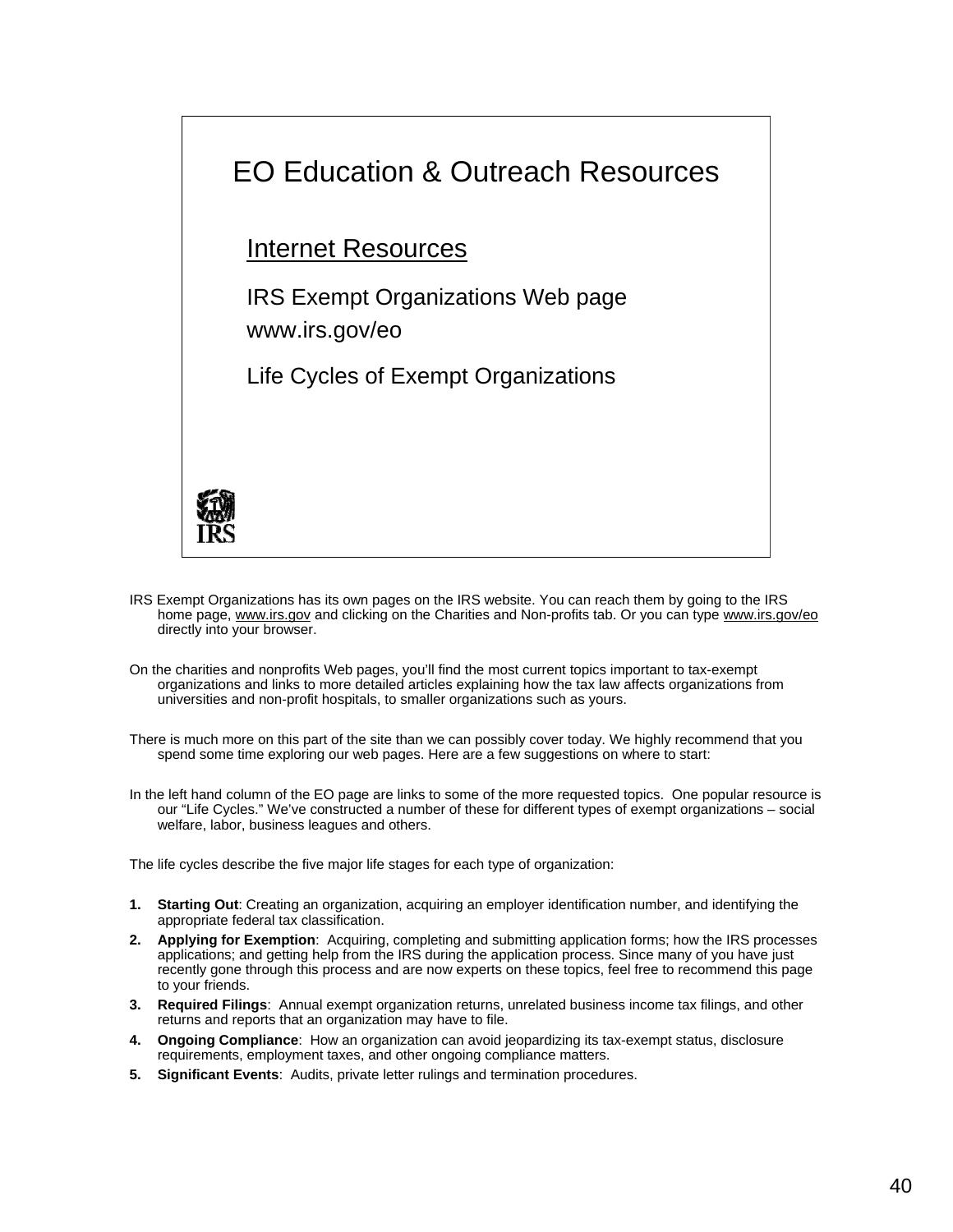

For answers to your general questions about exempt organizations as well as specific items about Form 990, we recommend you look at our page of FAQs, or Frequently Asked Questions about Tax-Exempt Organizations.

There are a number of different categories of questions, and we update this page regularly as we receive new questions.

In addition to webinars like this, we also sponsor a limited number of in-person workshops around the country. The Calendar of Events lists these one-day workshops that are designed for small and mid-sized 501(c) (3) organizations. But many of the topics are applicable to other types of organizations and they are taught by experienced IRS exempt organizations specialists.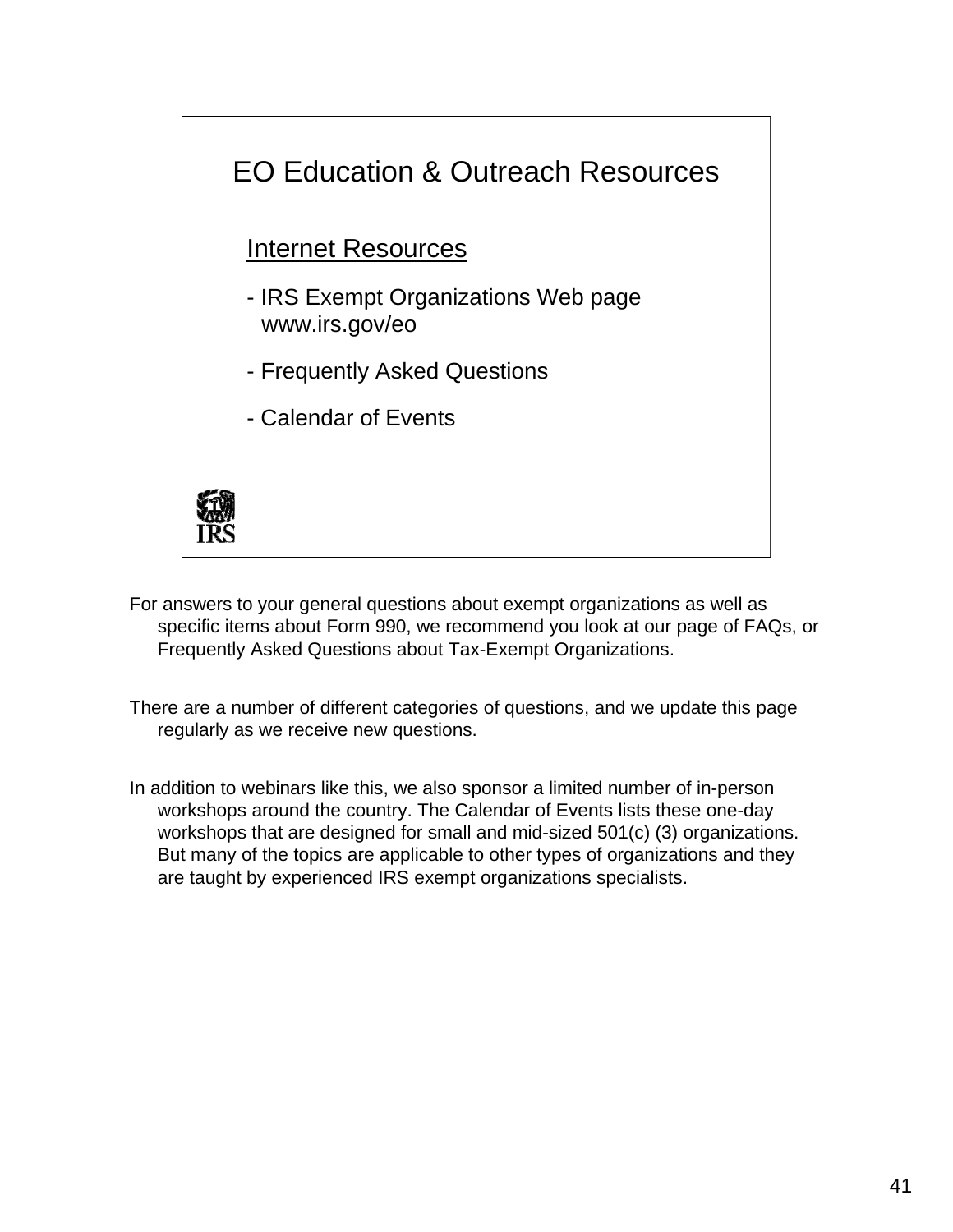| "CPE" articles                                                                                                          |                                    |                            |                          |                                                                                                                                                                                                                                                                                                                                                                                                                                                                                                                            |                   |
|-------------------------------------------------------------------------------------------------------------------------|------------------------------------|----------------------------|--------------------------|----------------------------------------------------------------------------------------------------------------------------------------------------------------------------------------------------------------------------------------------------------------------------------------------------------------------------------------------------------------------------------------------------------------------------------------------------------------------------------------------------------------------------|-------------------|
|                                                                                                                         |                                    |                            | Home 1                   | Change Text Size   Contact IRS   About IRS   Site Mar                                                                                                                                                                                                                                                                                                                                                                                                                                                                      |                   |
| <b>@IRS.gov</b>                                                                                                         |                                    |                            |                          | Ω                                                                                                                                                                                                                                                                                                                                                                                                                                                                                                                          |                   |
|                                                                                                                         |                                    |                            |                          |                                                                                                                                                                                                                                                                                                                                                                                                                                                                                                                            | Advanced Search   |
| Individuals<br><b>Businesses</b>                                                                                        | <b>Charities &amp; Non-Profits</b> | <b>Government Entities</b> | <b>Tax Professionals</b> | <b>Retirement Plans Community</b>                                                                                                                                                                                                                                                                                                                                                                                                                                                                                          | <b>Tax Exempt</b> |
| Charitable Orgs   Churches and Religious Orgs   Contributors   Other Non-Profits   Political Orgs   Private Foundations |                                    |                            |                          |                                                                                                                                                                                                                                                                                                                                                                                                                                                                                                                            |                   |
| <b>Charities &amp; Non-Profits Topics</b><br>Life Cycle                                                                 |                                    |                            |                          | Exempt Organizations Continuing Professional Education Technical Instruction Program                                                                                                                                                                                                                                                                                                                                                                                                                                       |                   |
| ■ Search for Charities<br>A-Z Site Index<br>■ StavExempt.irs.gov                                                        |                                    |                            |                          | Most articles published in the IRS continuing education program for exempt organizations specialists between 1979 and 2004<br>on-line, through the links below, using the freely available Adobe Acrobat Reader software. Please be advised that the online y<br>articles for fiscal years 1979 through 1996 may have formatting that differs from the originally published text; that charts and dia<br>the articles may not be shown; and that attachments or appendices referenced by the articles may not be included. |                   |
| <b>EO</b> Newsletter<br><b>EO</b> Tax Law Training                                                                      |                                    | FY 1979                    | FY 1987                  | FY 1996                                                                                                                                                                                                                                                                                                                                                                                                                                                                                                                    |                   |
| Calendar of Events                                                                                                      |                                    | FY 1980                    | FY 1988                  | FY 1997                                                                                                                                                                                                                                                                                                                                                                                                                                                                                                                    |                   |
| Exempt Organizations FAQs                                                                                               |                                    | FY 1981                    | FY 1989                  | FY 1999                                                                                                                                                                                                                                                                                                                                                                                                                                                                                                                    |                   |
| More Topics                                                                                                             |                                    | FY 1982                    | FY 1990                  | FY 2000                                                                                                                                                                                                                                                                                                                                                                                                                                                                                                                    |                   |
|                                                                                                                         |                                    | FY 1983                    | FY 1992                  | FY 2001                                                                                                                                                                                                                                                                                                                                                                                                                                                                                                                    |                   |
|                                                                                                                         |                                    | FY 1984                    | FY 1993                  | FY 2002                                                                                                                                                                                                                                                                                                                                                                                                                                                                                                                    |                   |
| <b>IRS Resources</b>                                                                                                    |                                    | FY 1985                    | FY 1994                  | FY 2003                                                                                                                                                                                                                                                                                                                                                                                                                                                                                                                    |                   |
| Compliance & Enforcement<br>Contact My Local Office                                                                     |                                    | FY 1986                    | FY 1995                  | FY 2004                                                                                                                                                                                                                                                                                                                                                                                                                                                                                                                    |                   |

Another resource on the IRS website that takes a little digging, but is worthwhile, particularly for the practitioners in the audience, are the CPE Articles.

On that left side vertical navigation bar again, click "EO Tax Law Training." On the next page you'll see a link to the "Exempt Organizations Continuing Professional Education Technical Instruction Program." Click that, and you will see a compendium of all of the articles written for this program from 1979 up through 2004.There is a link for a topical index on this page too, so whether you want to see what we had to say about Bingo in 1986 or Scholarships and Beauty Pageants in 2002, its all easy to find.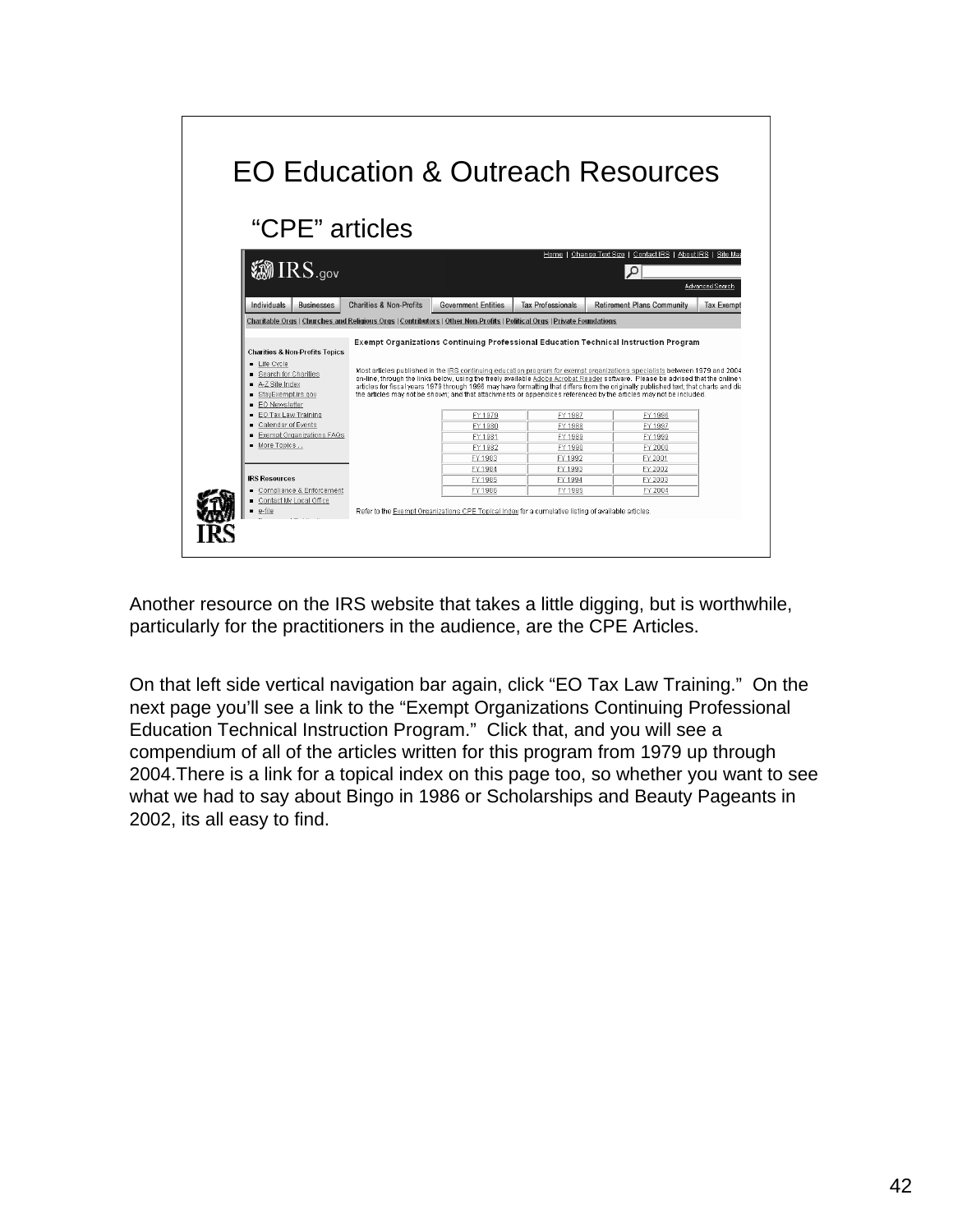

If you'd like to keep up to date on changes or additions to the Charities & Non-Profits section, we recommend subscribing to our electronic newsletter, *EO Update.* 

Click the "EO Newsletter" link on the left hand side of this page and follow the directions. Don't worry, we won't spam you. And you can unsubscribe at any time. But once you see how helpful *EO Update* and our website are, I doubt that you will want to.

The Charities and Non-profits Web pages do have a lot of information. To help you find exactly what you need, try using the A-to-Z Site Index. It lists most of the webpage topics alphabetically.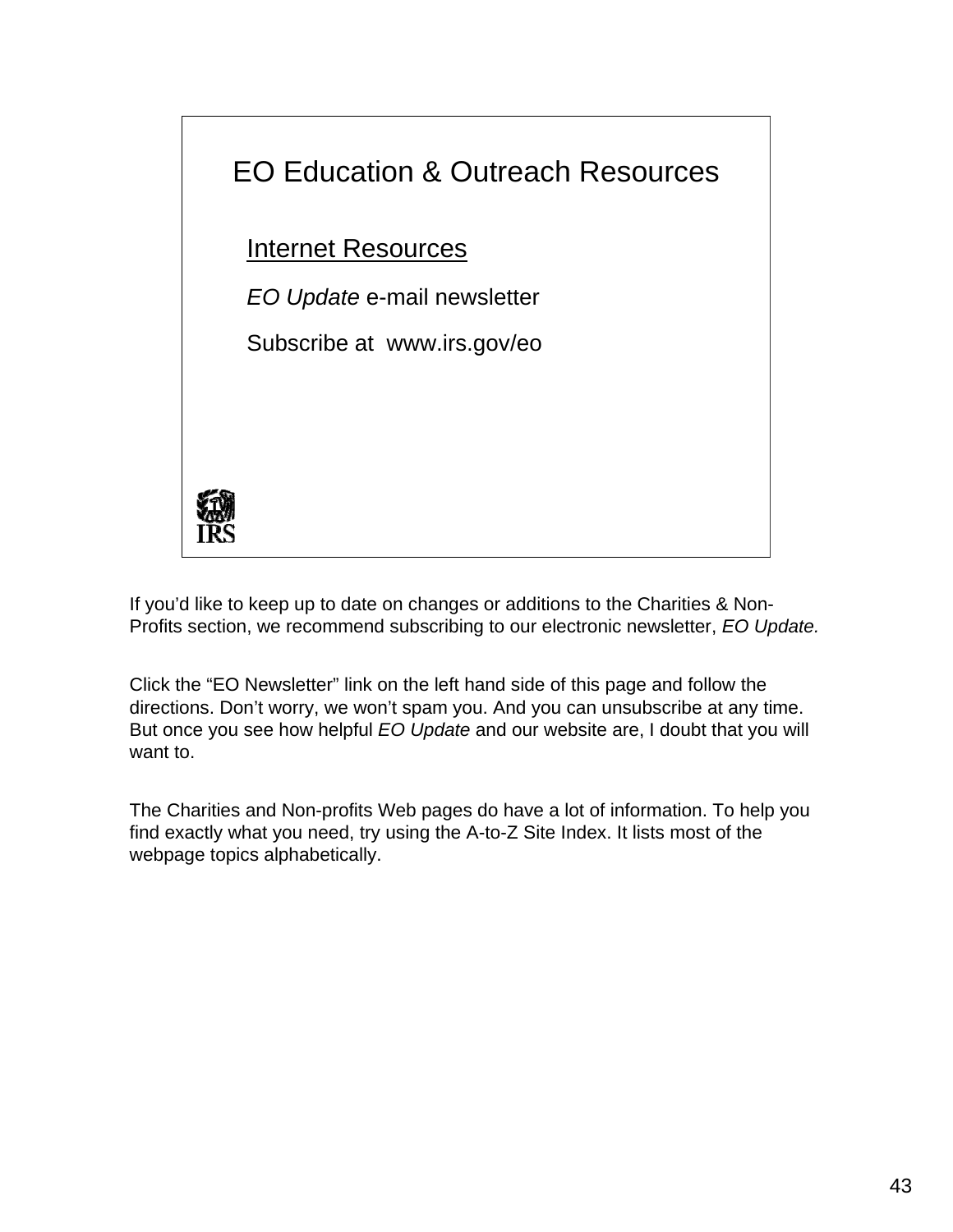

IRS Exempt Organizations also has a second website that's devoted to EO-related online workshops and courses. It's called "Stay Exempt" and the Web address is www.stayexempt.irs.gov.

We created this site to make available to everyone the information we provide in face-to-face, in-person workshops .Newcomers to the world of tax-exempt organizations, as many of you probably are, might want to explore Stayexempt's Virtual Workshops. These are five interactive lessons covering the basics of 501(c)(3) organizations. But again, these basics apply to many other types of taxexempt organizations, so the workshops may be worthwhile.

The Mini-Courses page offers 15 courses, most 15 minutes or less. The topics include how to complete the 990 and 990-EZ forms, deductibility issues for your supporters, a course on providing disaster relief, and more detail on something we discussed here earlier—political campaign intervention.

Don't overlook the main IRS homepage, www.irs.gov. From there you can view and download IRS forms and publications and apply for an Employer Identification Number.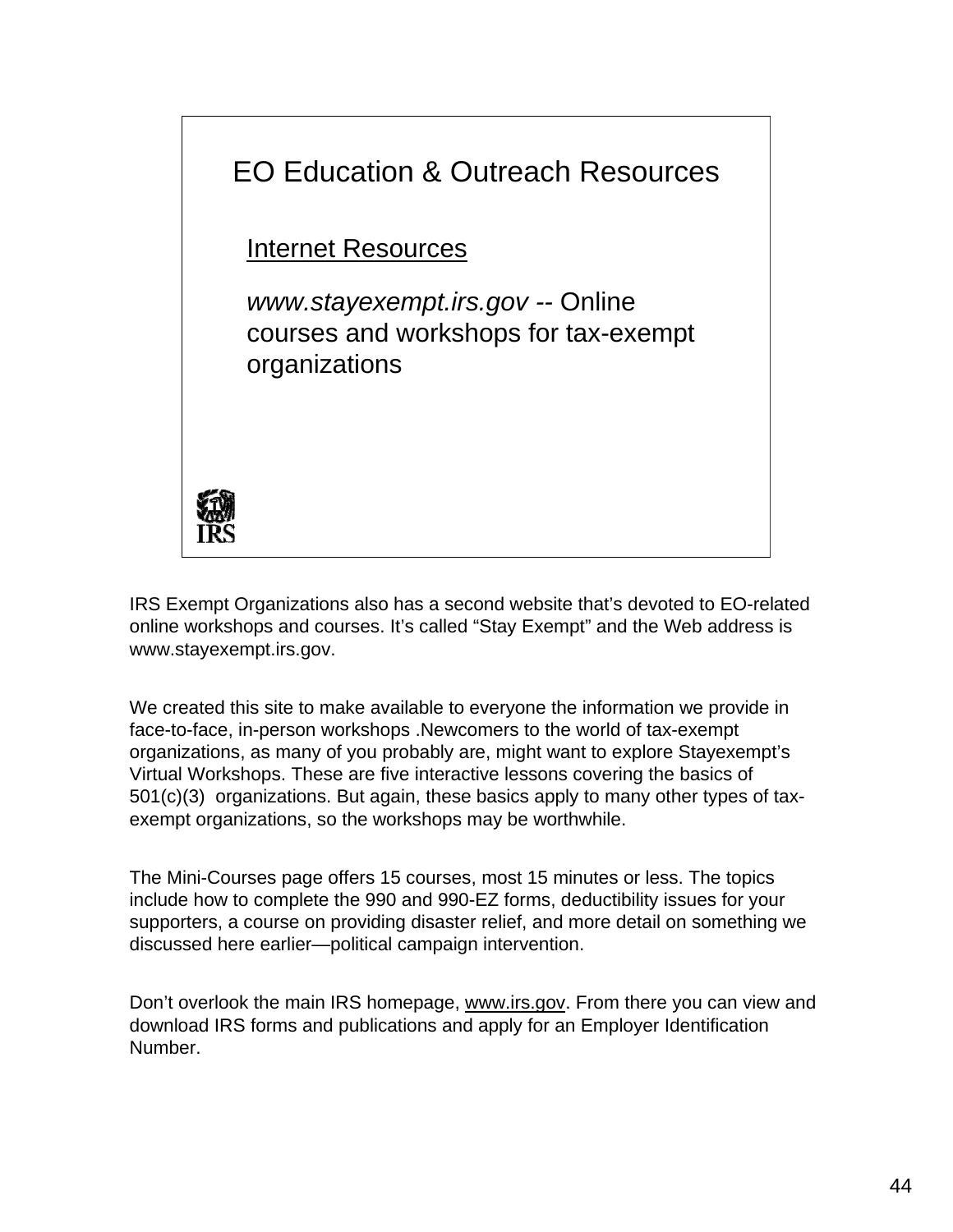

Just because your organization is exempt from federal income taxes doesn't mean it isn't run like a business. Clicking on the Business tab leads you to information on starting and operating a business, recordkeeping, and employment taxes, topics every well-managed tax exempt organization needs to know about.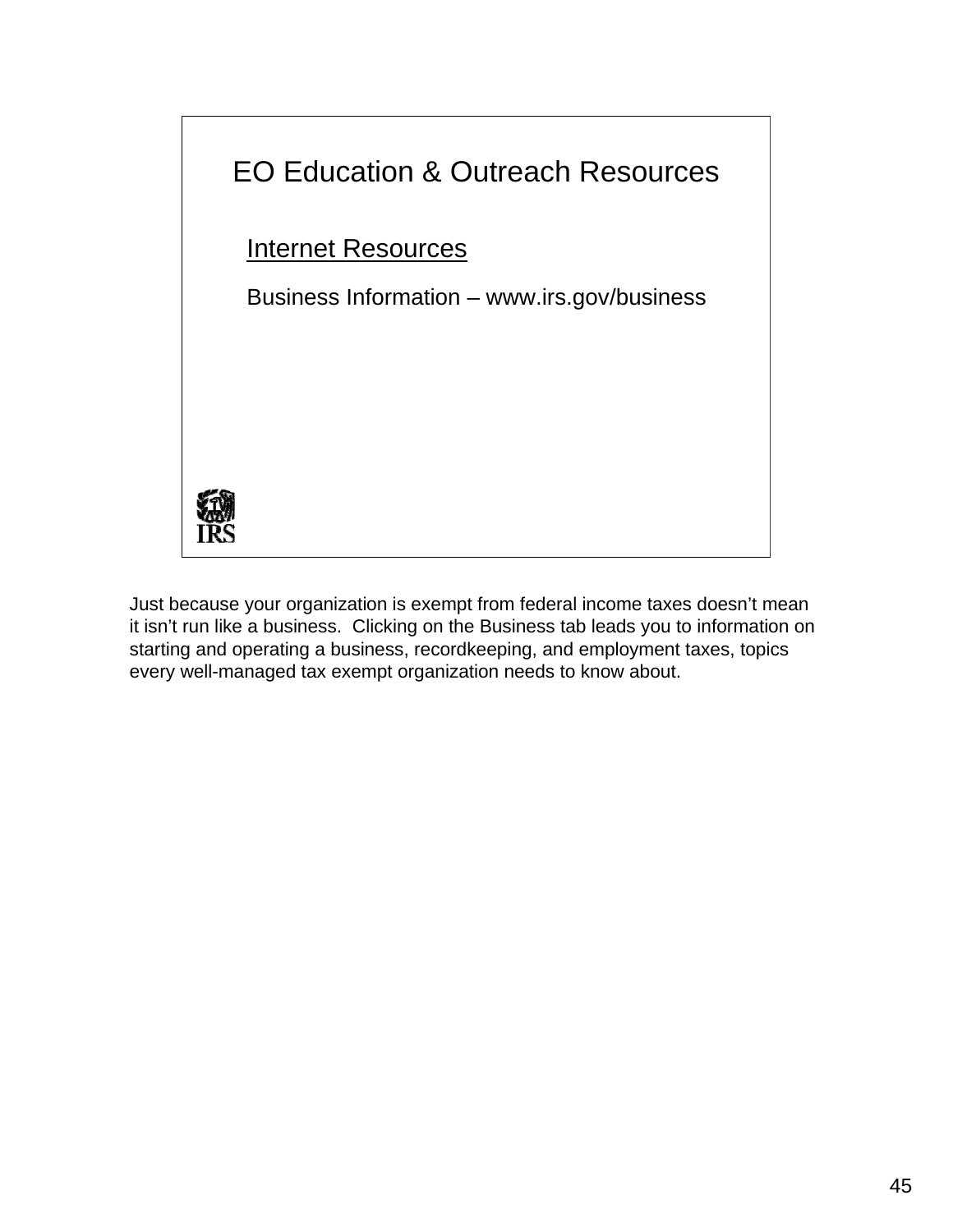

For those of you who want your tax questions answered in person, we still have phone lines. Our toll-free assistance number for exempt organizations is 1-877-829- 5500.

A number of you had questions about a tool called "Cyber Assistant" that we had previously announced would be coming out. For those of you who aren't familiar, Cyber Assistant is Web-based software designed to assist organizations in preparing their application for recognition of exemption under § 501(c)(3) of the Internal Revenue Code (Form 1023). The Service does not expect Cyber Assistant to become available in 2011.